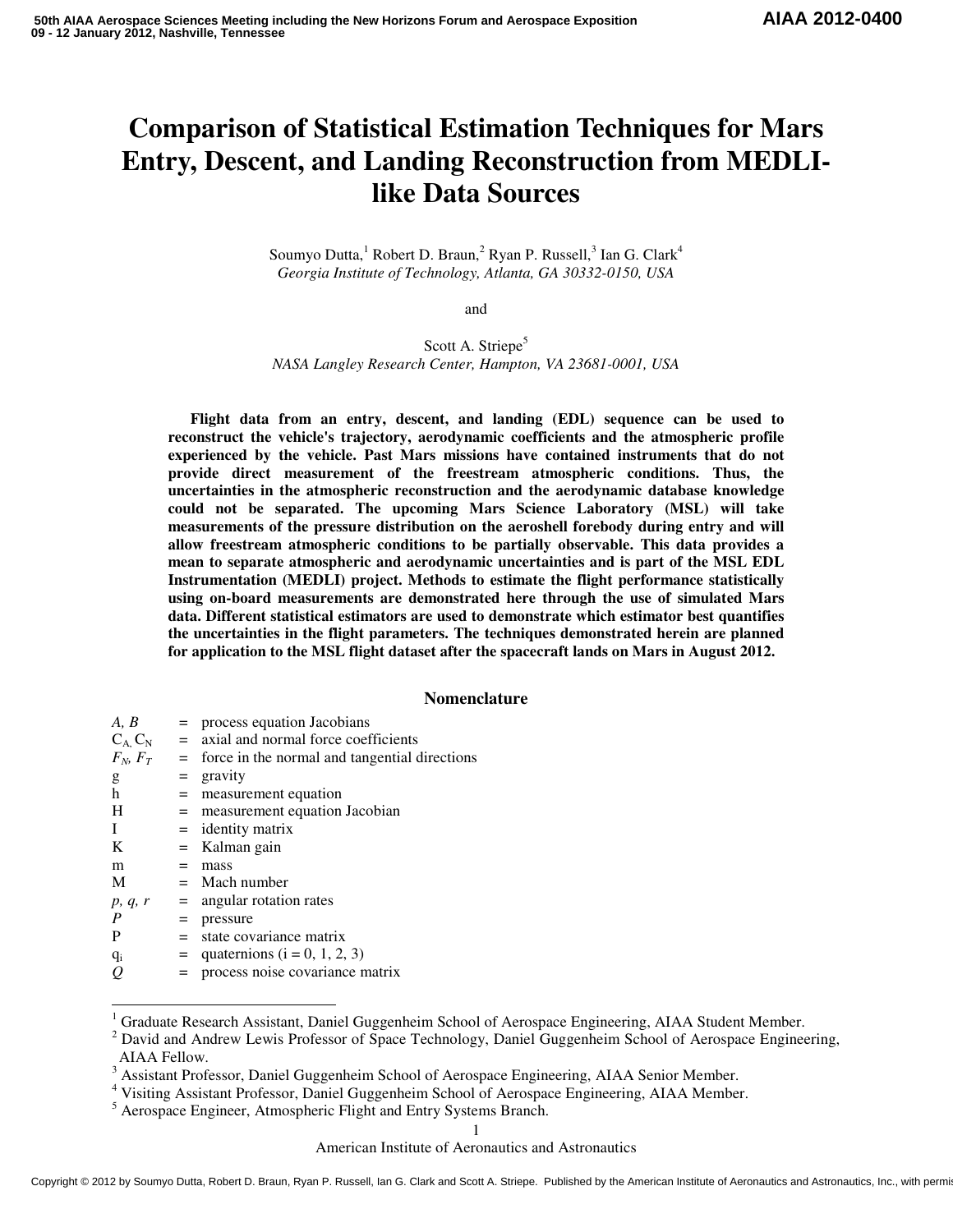| r             | $=$ | planet-centric radius                                             |
|---------------|-----|-------------------------------------------------------------------|
| R             | $=$ | measurement covariance matrix                                     |
| u, v, w       |     | $=$ velocity in body axis                                         |
| V             |     | $=$ velocity                                                      |
| W             | $=$ | sigma points weighting factors                                    |
| $\mathcal{X}$ |     | $=$ state vector                                                  |
| y             |     | $=$ measurement                                                   |
| α             |     | $=$ angle of attack                                               |
| β             |     | $=$ sideslip angle                                                |
| γ             |     | $=$ flight-path angle                                             |
| $\theta$      |     | $=$ longitude                                                     |
|               |     | $\lambda$ , $\alpha$ , $\beta$ , $\kappa$ = UKF tuning parameters |
| ρ             |     | $=$ density                                                       |
| σ             |     | $=$ standard deviation                                            |
| $\upsilon$    | $=$ | bank angle                                                        |
| φ             | $=$ | planet-centric latitude                                           |
| ψ             | $=$ | heading angle                                                     |
| ω             |     | = planet rotation rate                                            |

## **I. Introduction**

SINCE Viking 1 and 2 landed on Mars in 1976, the United States has successfully sent four other spacecraft to the Martian surface. However, failures have also accompanied the exploration of Mars, such as the 1999 Mars The Martian surface. However, failures have also accompanied the exploration of Mars, such as the 1999 Mars Polar lander mission that lost contact during EDL. Mitigating the large uncertainties that exist in engineering models used during Mars EDL design may reduce design conservatism and EDL system mass while avoiding some of the problems of these previous missions.

Trajectory, atmosphere and aerodynamic coefficient reconstructions from flight data allow quantification of the uncertainties in the vehicle performance and the Martian environment. Most of the past reconstructions of Mars vehicle data have been conducted largely using a deterministic methodology,<sup>1-5</sup> where the flight data, such as onboard sensed accelerations and angular rates, were used to reconstruct the trajectory without explicitly considering uncertainties in the measurement value or in the flight dynamics. Unfortunately, under such a situation, off-nominal data could lead to the divergence of the estimate of the trajectory. The deviation in the trajectory estimation can spread to the reconstruction of other performance parameters.

Moreover, atmosphere reconstruction efforts for the past missions have lacked direct measurement of the freestream atmospheric conditions. Thus, the atmospheric reconstruction has been based on the on-board inertial measurement unit (IMU) data, deterministic reconstruction of velocity and an assumption of perfect knowledge of the aerodynamic coefficients.<sup>6</sup> This assumption has led to the confounding of the atmospheric and aerodynamic coefficient uncertainties. However, the upcoming MSL mission will include instruments that will provide a direct measurement of the pressure distribution over the entry body's aeroshell during EDL. The pressure data can be blended with the information from the IMU and the on-board radar altimeter to produce a simultaneous reconstruction of trajectory, atmosphere and aerodynamic parameters. Hence, there is a need to demonstrate a comprehensive methodology that can reconstruct EDL trajectory and other performance characteristics while utilizing information about the uncertainty in the data.

This study demonstrates a statistical estimation process that incorporates all on-board data types in the reconstruction. Datasets with random noise are created from simulated Mars EDL trajectories and then the estimator is used to reconstruct the original EDL parameters.

### **II. Mars EDL Reconstruction Background**

A major objective for the reconstruction of flight data is to verify the performance of the vehicle and quantify any off-nominal behavior. Additionally, it is beneficial to consider methods that can quantify uncertainty in the estimated EDL parameters so that they could be used in the Mars EDL design process. Looking at the work of Striepe et al., $7$  who performed design analysis of the MSL mission, one sees a long list of design parameters with their associated uncertainties. Uncertainties exist in the entry conditions (such as flight path angle), center of mass location of the vehicle and sensor biases that will affect the deployment of a stage in the mission. However, the two major sources of uncertainties lie in the knowledge of the aerodynamic coefficients of the vehicle and the atmospheric profile it will encounter. Previous EDL reconstructions have attempted to quantify these uncertainties.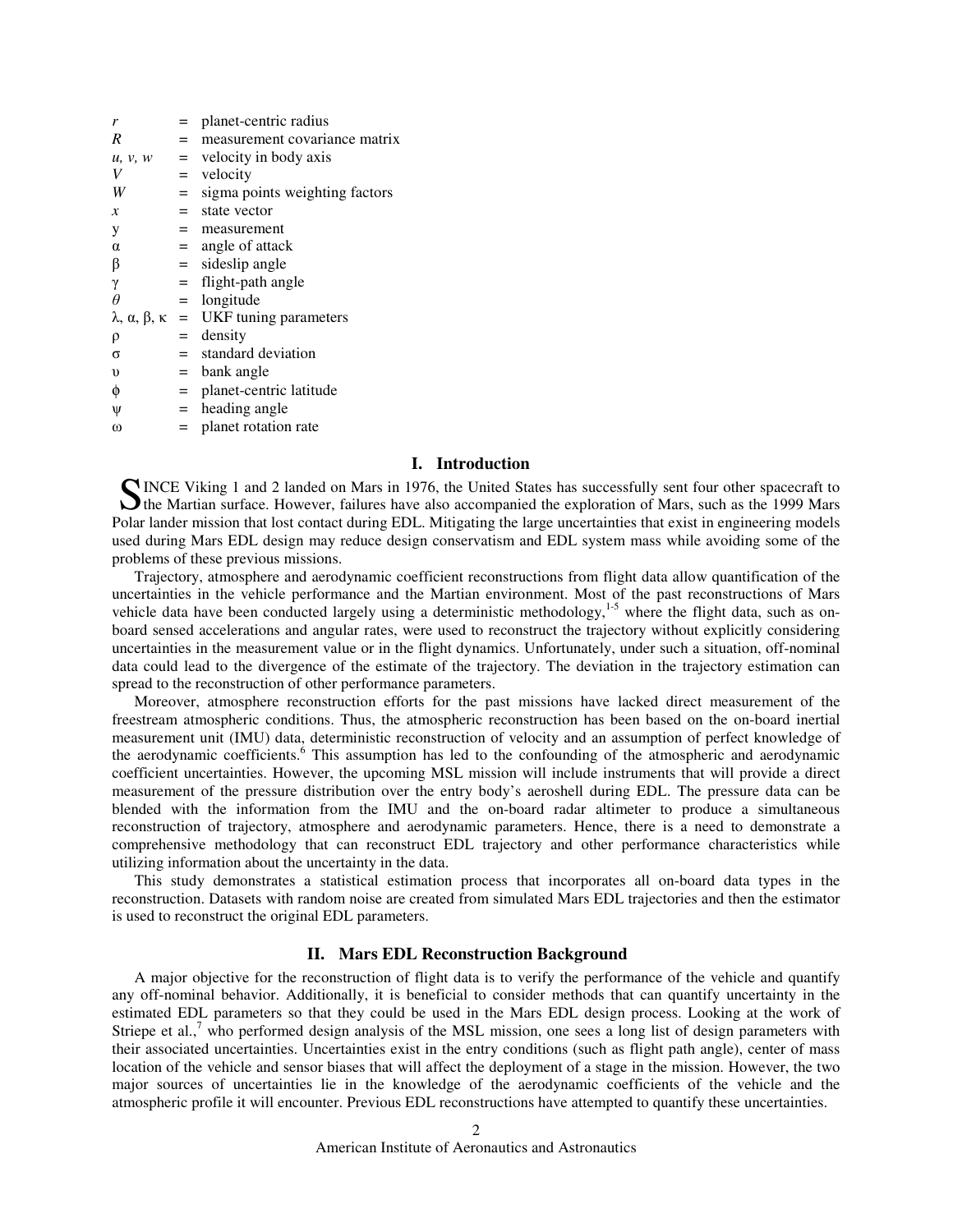#### **A. Past Reconstructions**

#### *1. Deterministic Trajectory Reconstructions*

Table 1 summarizes the various measurements taken during the EDL phase by past and upcoming U.S. missions. Due to the data taken by the past Mars EDL missions, the reconstruction techniques have been mostly limited to deterministic estimation methods. These estimation techniques are similar to the methods used to reconstruct data from strap-down guidance systems.<sup>11</sup> The procedure is simply to use the inertial measurements to integrate the nonlinear equations of motion. Results from the deterministic trajectory reconstructions can be found in the literature for Viking 1 and 2,<sup>1</sup> Mars Pathfinder,<sup>2</sup> Mars Exploration Rovers (MER)<sup>3</sup> and the Phoenix lander.<sup>4,5</sup> Unfortunately, these reconstructions do not take into account measurement and process uncertainties and lack the ability to quantify the uncertainty of the estimated parameters.

| <b>Measurements</b>                 | Vikings <sup>1,12</sup> | Pathfinder <sup>2,13,14</sup> | MERs <sup>3,15</sup> | Phoenix <sup>4,5</sup> | $MSL^{16}$ |
|-------------------------------------|-------------------------|-------------------------------|----------------------|------------------------|------------|
| Accelerometer                       |                         |                               |                      |                        |            |
| Three-axis gyroscope                |                         |                               |                      |                        |            |
| Radar altimeter                     |                         |                               |                      |                        |            |
| Thermal protection system recession |                         |                               |                      |                        |            |
| Pressure (during-EDL)               |                         | Y'                            |                      |                        |            |
| In-depth temperature (during EDL)   |                         |                               |                      |                        |            |

**Table 1. EDL-related measurements taken by U.S. Martian missions.** 

<sup>i</sup> Pathfinder only took pressure measurements during subsonic parachute descent

#### *2. Statistical Trajectory Reconstructions*

There have been some past EDL trajectory reconstruction efforts that have utilized statistical estimation techniques. The method of choice has been the Kalman-Schmidt filter, which is a variant of the more general Kalman filter. Kalman filtering was first utilized for Mars EDL data by Euler et al.<sup>12</sup> in 1978 to estimate the trajectories for Viking 1 and 2. Euler integrated the equations of motion using the inertial data, and then used the radar altimeter and the terminal landing Doppler data to correct the estimate of the trajectory parameters through a statistical filter. Although the Viking probes sampled the atmosphere during EDL using on-board pressure transducers, Euler's work did not include the pressure measurements within the trajectory estimation procedure; thus, a statistical estimation of both the trajectory and the atmosphere was not conducted at that point.

Linear Kalman filtering was also used by Spencer et al.<sup>2</sup> in the reconstruction of the Mars Pathfinder data. The tool used measurements, such as radar altimeter data, to correct a nominal trajectory based on the integration of the inertial measurement data. Spencer et al. also utilized a smoothing algorithm to combine trajectory reconstruction from forward and backward runs of the data. However, the Pathfinder reconstruction was conducted using only three degree-of-freedom equations of motion and the study did not report body-fixed angular rates of the vehicle. Hence, calculations of angular parameters involved assumptions about the knowledge of the vehicle's aerodynamics.

### *3. Atmosphere Reconstruction*

Another objective of the Mars flight reconstruction is to determine the atmospheric profile encountered by the vehicles during EDL. Without pressure measurements during EDL, density and other atmospheric properties have been estimated deterministically by assuming perfect knowledge of the aerodynamic coefficients and then using the reconstructed velocity of the vehicle and the on-board sensed accelerations to estimate density using equations like the definition of the axial force coefficient. Pressure is then estimated using the hydrostatic equation. Deterministic atmospheric reconstruction procedures were proposed as early as 1965 by Seiff and Reese.<sup>17</sup> Atmospheric reconstructions of Mars missions using deterministic techniques exist in the literature for the Viking missions,<sup>18</sup> Mars Pathfinder,<sup>2</sup> MER<sup>15</sup> and Phoenix.<sup>4</sup> As mentioned before, the problem with such estimation is that one confounds atmospheric and aerodynamic uncertainties.

As noted in Table 1, the two Viking missions and Mars Pathfinder had on-board pressure transducers that could be used to estimate the freestream conditions using pressure on the forebody of the vehicle during EDL. However, Pathfinder only took measurements after the parachute deployment<sup>13</sup> and thus that data cannot be used to reconstruct the atmosphere during the hypersonic EDL phase without additional approximations, such as the hydrostatic equation. Viking 1 and 2,<sup>18</sup> on the other hand, did take pressure measurements even in the hypersonic phase of EDL, but the pressure measurements were not directly used in the trajectory estimation and the uncertainties in the pressure measurements were not included in the estimation algorithm.<sup>1</sup>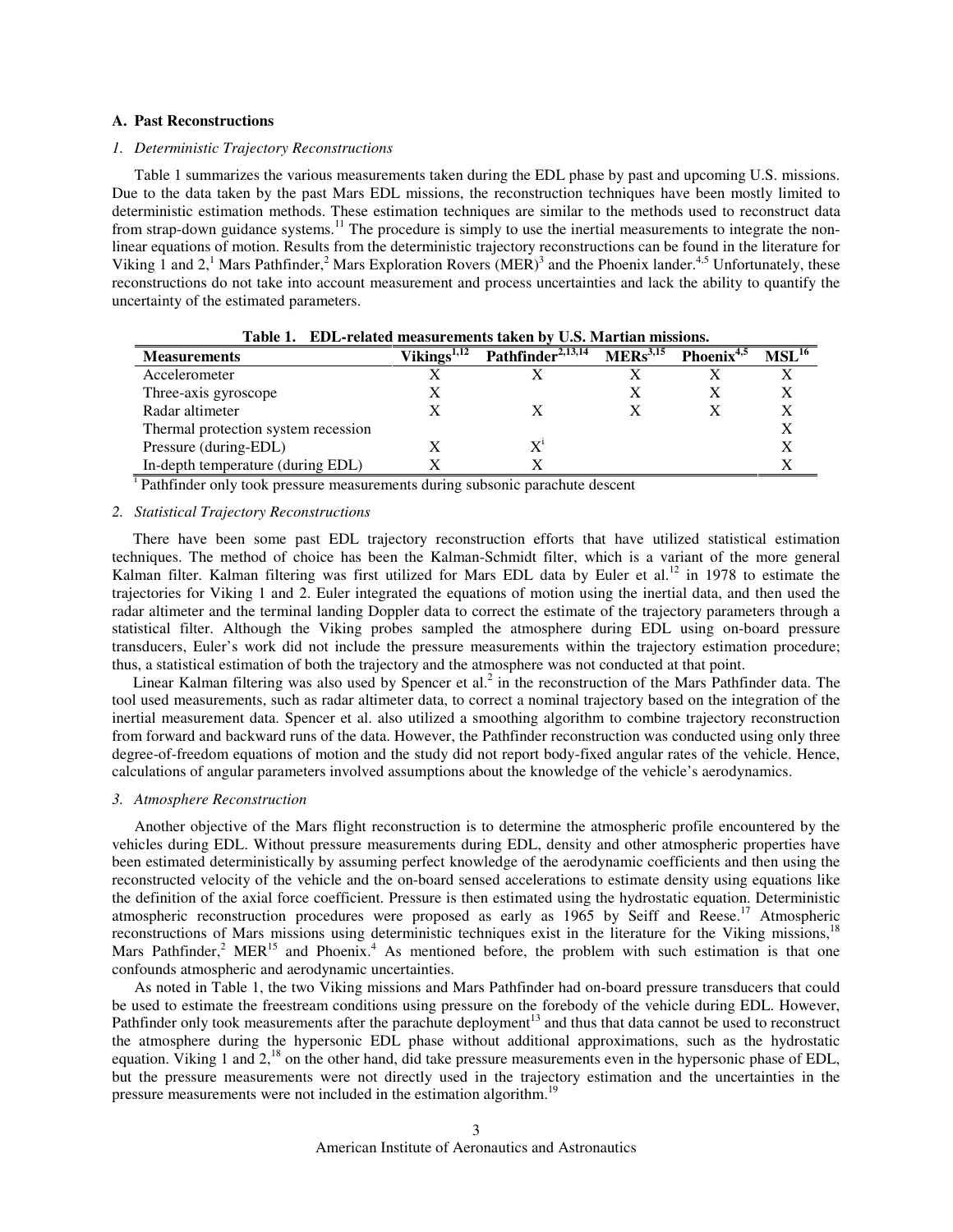Non-Mars EDL flight reconstructions have utilized pressure data in statistical estimation procedures. The Shuttle Entry Air Data System (SEADS) program of the 1980's used a flush-mounted air data system to estimate the pressure distribution across the Space Shuttle forebody during entry.<sup>20</sup> The MEDLI program's pressure data system is in large part based on the SEADS concept. The SEADS project was able reconstruct the freestream conditions during shuttle entry successfully and verified its results with simulation and wind tunnel data. However, reconstructions based on SEADS data did not blend the inertial measurements with the pressure distribution data. Instead, a sequential filter was used in conjunction with a database of pressure distributions on the vehicle forebody to inversely estimate the aerodynamic parameters that could create the pressure measurements at the transducers. Thus, potential coupling between trajectory and atmospheroc uncertainties were not considered by that analysis.

#### **B. Mars Science Laboratory**

Many of the EDL parameter reconstructions in the past have suffered from the lack of direct observations of the freestream conditions and not utilizing measurement uncertainty in the estimation process. However, MSL will carry a set of instruments that will be able to take in-situ measurements of the pressure and temperature distribution on the aeroshell. The instrumentation is known as MEDLI and will consist of the Mars Entry Atmospheric Data System (MEADS) to take pressure measurements and Mars Integrated Sensor Plug (MISP) to take aerothermodynamic data.<sup>16</sup>

MEADS will provide a dataset that will allow the estimation of atmospheric properties without confounding the uncertainties in the knowledge of the aerodynamic coefficients. The science objective of MEADS is to reconstruct the atmospheric properties within certain bounds. Specifically when the dynamic pressure is greater than 850 Pa., the



objective is to estimate freestream Mach number to within  $\pm 0.1$ , dynamic pressure to within  $\pm 2\%$ , and angle of attack and sideslip angle to within  $\pm 0.5$  deg.<sup>16</sup> In order to achieve these targets, MEADS will collect pressure data from seven pressure transducers located around the forebody of the aeroshell (see Figure 1).

 The locations of the transducers are based on the predicted pressure distribution on the aeroshell. The stagnation pressure is expected to be around transducers P1 and P2, while P6 and P7 serve as the transducers which will help reconstruct the sideslip angle. Although the transducers that are used for MEADS can sample at high rates, due to memory constraints, both pressure and temperature data will be saved at an effective sampling rate of 8 Hz. A methodology to utilize MEADS data for reconstruction is described here. Edquist et al.<sup>21</sup> and Mahzari et al.<sup>22</sup> describe how MISP data could be used for aerothermodynamic reconstruction.

#### **III. MEDLI Simulation**

MEDLI-like datasets are simulated in this study to demonstrate the effectiveness of a statistical reconstruction methodology that can incorporate disparate data types and estimate trajectory, atmospheric parameters and aerodynamic coefficients. The Program to Optimize Simulated Trajectories II  $(POST2)^{23}$  is used to generate two Mars EDL trajectories which are shown in Figure 2. These trajectories represent the truth data and the reconstructed values are compared with them. There is a nominal EDL trajectory and a dispersed case of the nominal trajectory with perturbations in the vehicle's aerodynamic database, planetary atmosphere and winds.



American Institute of Aeronautics and Astronautics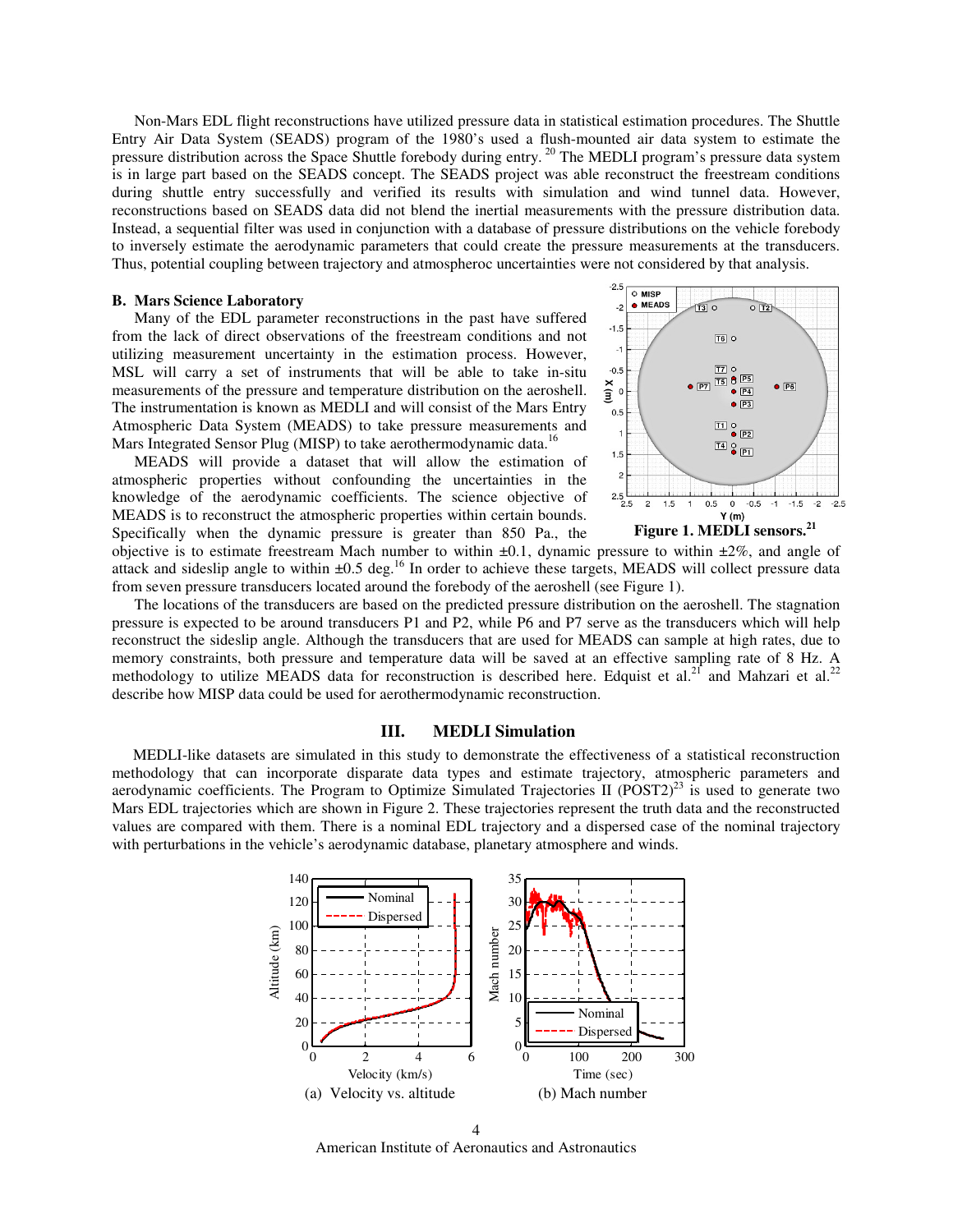

**Figure 2. Reference trajectories (nominal and dispersed) used to generate MEDLI-like data.** 

The POST2 outputs are used to generate IMU measurements, radar altimeter measurements (when the altitude is less than 10 km) and MEADS data (when the dynamic pressure is greater than 850 Pa.). Random noise is then applied to the generated data to simulate measurement noise. The uncertainty of the noise that is summarized in Table 2 is based on MEDLI or past Mars EDL instrumentation specifications. Example of the dataset is provided in Figure 3. The radar altimeter data is not shown due to its similarity with the altitude profile shown in Figure 2.

| Table 2. Measurement noise uncertainties for the simulated dataset.                                          |                                                                                                                                         |                                              |  |  |  |
|--------------------------------------------------------------------------------------------------------------|-----------------------------------------------------------------------------------------------------------------------------------------|----------------------------------------------|--|--|--|
| <b>Measurement</b>                                                                                           | $\pm 3\sigma$ uncertainty (normal)                                                                                                      | Sample rate used (Hz)                        |  |  |  |
| Three-axis sensed acceleration <sup>24</sup>                                                                 | $1500 \mu$ g-rms                                                                                                                        |                                              |  |  |  |
| Three-axis angular rate <sup>5</sup>                                                                         | 0.00258 deg/s-rms                                                                                                                       |                                              |  |  |  |
| Radar altimeter altitude <sup>24</sup>                                                                       | $0.3 \text{ m}$                                                                                                                         |                                              |  |  |  |
| Pressure transducers (MEADS) <sup>16</sup>                                                                   | $0.5\%$ reading/transducer                                                                                                              |                                              |  |  |  |
| Acceleration (g's)<br>-6<br>200<br>$\overline{0}$<br>100<br>Time (sec)<br>(a) Axial acceleration $(A_{x,b})$ | 0.015<br>0.01<br>Acceleration $(g's)$<br>0.005<br>$\Omega$<br>$-0.005$<br>$-0.01$<br>$-0.015$<br>300<br>100<br>(b) Normal accelerations | $A_{y,b}$<br>z,b<br>200<br>300<br>Time (sec) |  |  |  |

American Institute of Aeronautics and Astronautics 5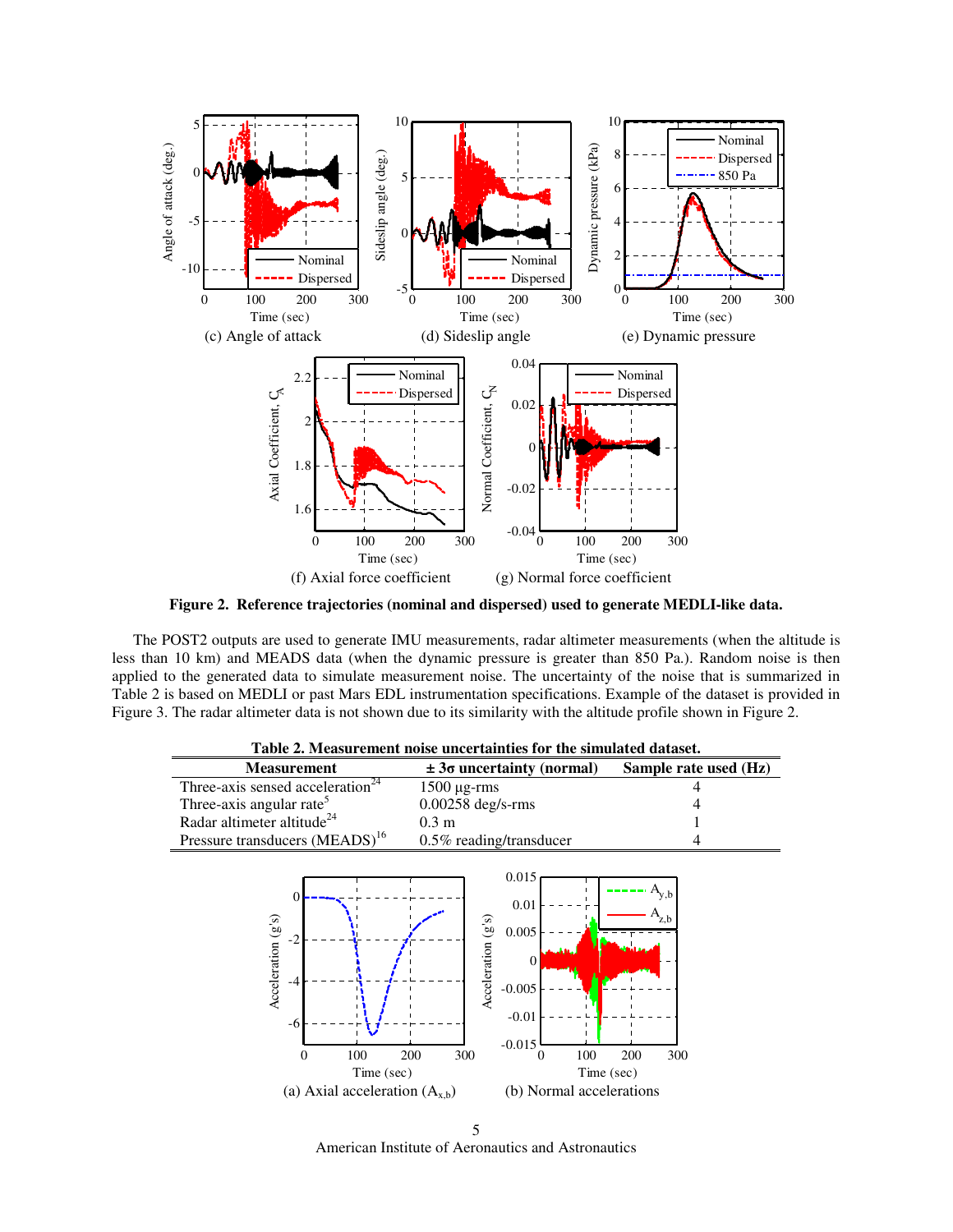

**Figure 3. Example of the type of data available for the reconstruction. Radar altimeter data is not shown.** 

#### **IV. EDL Reconstruction Methodology**

The methodology used for reconstructing Mars EDL vehicle flight parameters (as seen in Figure 4) involves taking EDL sensor measurements and using an estimation method to reconstruct the vehicle trajectory and atmospheric profile. Using the outputs of the estimation method, one can also calculate the aerodynamic coefficients of the vehicle and its uncertainties. Certain formulations of the estimation methods can also allow reconstruction of the sensor calibration data. However, sensor calibration reconstruction is not described in this study.



**Figure 4. Flow diagram of the overall reconstruction methodology for Mars EDL flight parameters.**

The estimation method in Figure 4 will consist of two types of statistical estimators: (1) the Extended Kalman Filter (EKF) and the (2) Unscented Kalman Filter (UKF). The reconstruction starts from an initial condition that is propagated to the time the next measurement is available where the states are updated (Figure 5). Both EKF and UKF are modifications of the original linear Kalman filter that provides the optimal estimate for a linearized system of equations and measurements.<sup>25</sup> The EDL environment is highly non-linear, so modifications such as the EKF and UKF are needed. Christian et al.,<sup>24</sup> Dutta et al.,<sup>26, 27</sup> Karlgaard et al.<sup>28</sup> and Wells et al<sup>29, 30</sup> have conducted EDL trajectory and atmosphere reconstruction using EKF. However, either these studies did not test the methodology on a MEDLI-like dataset or the studies did not utilize UKF, which has been shown to improve the parameter estimates and the estimate of the uncertainties compared to linearized estimators, such as EKF.<sup>31</sup>



**Figure 5. Estimation method flow diagram.**

American Institute of Aeronautics and Astronautics 6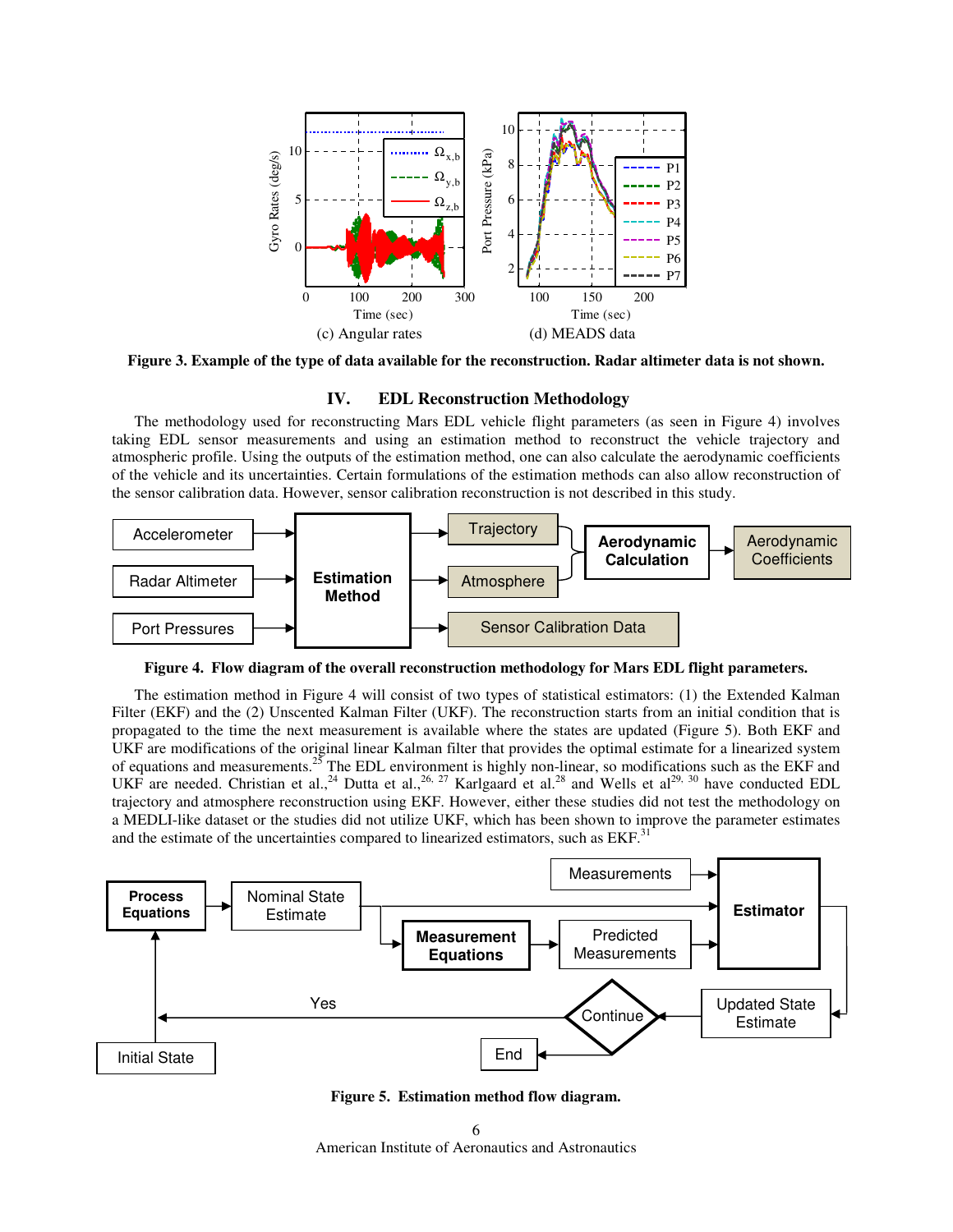#### **A. Process Equations**

The estimators need dynamic equations to propagate the estimate of the states in time. For EDL reconstruction, the process equations consist of the equations of motion for the state variables, such as those shown in Eqs. (1). The states consist of the vehicle's position, velocity, attitude, freestream pressure ( $P_{\infty}$ ) and density ( $\rho_{\infty}$ ). The position is in terms of planet-centric radius (r), latitude (φ) and longitude (θ), while the velocity (V), flight path angle (γ) and heading angle (ψ) are defined relative to the planet surface and are based on the vehicle-carried local horizontal frame.<sup>31</sup> The heading angle is defined in the horizontal plane where due East is  $0^{\circ}$  and due North is  $90^{\circ}$ . The attitude states are given in terms of the quaternion  $(q_0, q_1, q_2, q_3)$  that defines the orientation between the vehicle-carried local horizontal frame and the body frame.<sup>33, 34</sup>

$$
\dot{r} = V \sin \gamma \tag{1a}
$$

$$
\dot{\theta} = \frac{V \cos \gamma \cos \gamma}{r \cos \phi} \tag{1b}
$$

$$
\dot{\phi} = \frac{V \cos \gamma \sin \psi}{r}
$$
 (1c)

$$
\dot{V} = \frac{F_T}{m} - g \sin \gamma + \omega^2 r \cos \phi (\sin \gamma \cos \phi - \cos \gamma \sin \phi \sin \psi)
$$
 (1d)

$$
\dot{\gamma} = \frac{1}{V} \left[ \frac{F_N \cos \nu}{m} - g \cos \gamma + \frac{V^2}{r} \cos \gamma + 2\omega V \cos \phi \cos \psi + \omega^2 r \cos \phi (\cos \gamma \cos \phi + \sin \gamma \sin \phi \sin \psi) \right]
$$
(1e)

$$
\dot{\psi} = \frac{1}{V} \left[ \frac{F_N \sin \nu}{m \cos \gamma} - \frac{V^2}{r} \cos \gamma \cos \psi \tan \phi + 2\omega V (\tan \gamma \cos \phi \sin \psi - \sin \phi) - \frac{\omega^2 r}{\cos \gamma} \sin \phi \cos \phi \cos \psi \right]
$$
(1f)

$$
\begin{bmatrix} \dot{q}_0 \\ \dot{q}_1 \\ \dot{q}_2 \\ \dot{q}_3 \end{bmatrix} = \frac{1}{2} \begin{bmatrix} -q_1 & -q_2 & -q_3 \\ q_0 & -q_3 & q_2 \\ q_3 & q_0 & -q_1 \\ -q_2 & q & q_0 \end{bmatrix} \begin{bmatrix} p \\ q - \frac{1}{r} R_{\nu b} \\ r \end{bmatrix} \begin{bmatrix} V \cos \gamma \cos \psi \\ -V \cos \gamma \sin \psi \\ -V \cos \gamma \cos \psi \tan \phi \end{bmatrix}
$$
 (1g)

$$
\dot{P}_{\infty} = -\rho_{\infty} gV \sin \gamma \tag{1h}
$$

$$
\dot{\rho}_{\infty} = -\frac{\rho_{\infty}^2 g V \sin \gamma}{P_{\infty}} \tag{1i}
$$

The planetary rotation rate is  $\omega$ . The matrix R<sub>vb</sub> defines the rotation from the local horizontal frame to the body frame and is defined in the literature.<sup>34</sup> p,q,r are the angular rates in the body frame, which come from the on-board gyroscopes, while g is the local gravitational acceleration.  $F_N$  and  $F_T$  represent the normal (lift) and tangential (drag) forces in the body axis. Lift modulation is modeled in the equations using bank angle (υ). The freestream pressure and density equations are derived from the hydrostatic equation and the perfect gas law.<sup>26,28</sup> Isothermal assumption was used to bring the equations to the form shown in Eq. (1h-i). The isothermal assumption may be valid over small changes in the altitude. Since the freestream pressure and density rate equations are used as process equations and are propagated over small time steps, the isothermal assumption is valid.

The process equations used here are not the same equations used internally in POST2. Thus, there is a process uncertainty between how the simulated data is generated and how the estimator predicts the values of the states. In a simulation, one can modify the estimator's process equations to match POST2's dynamics, but in real-life, there are some processes that affect the vehicle that do not have any models. Thus, the difference in the dynamics between POST2 and this estimation methodology is a good test of the unmodeled uncertainties expected in the actual data.

#### **B. Measurement Equations**

Measurement equations are used by the statistical estimator to predict the measurement value based on the current estimate of the state. EKF and UKF assume that the measurement has a Gaussian error distribution and the expectation of the error is zero. The EKF approximates the measurement equation by linearizing about a point (the nominal estimate of the state). A measurement sensitivity (Jacobian) matrix is involved in the linearization and this matrix is computationally intensive. This Jacobian matrix is not necessary for the UKF.

When using the EKF, the measurement sensitivity equations have to be developed for every measurement type included in the estimators. Christian et al.,<sup>24</sup> Karlgaard et al.<sup>28</sup> and Jaswinski et al.<sup>35</sup> provide detailed expressions for the measurement sensitivity equations pertaining to accelerometer and radar altimeter measurements. For MEDLI data, the measurement equation has to give predicted static pressure value at a specific transducer. The static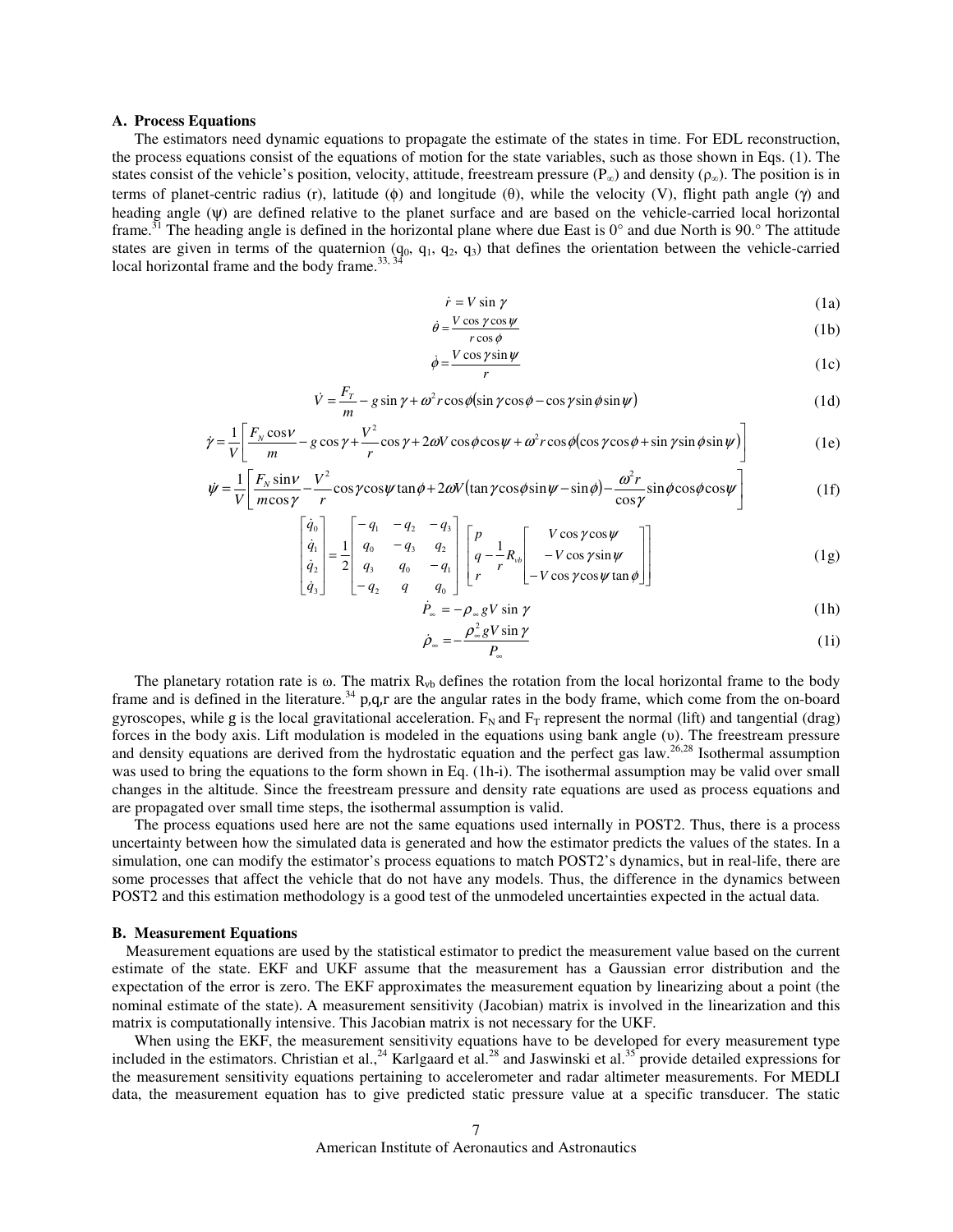pressure value is a function of three parameters: total angle of attack  $(\alpha_t)$ , freestream Mach number  $(M_\infty)$  and the orientation of the transducer on the aeroshell.<sup>26</sup> During the hypersonic EDL phase, the velocity of the vehicle is large with respect to the wind velocity. So the planet-relative velocity can be used to calculate the angle of attack and angle of sideslip (Eqs. (2)). The relative velocity to the wind should be used for more precision. Wind speed could be included in the state vector, but an equation of motion for the wind speed must then be included. For simplicity, the winds are not modeled in this study. The two orientation angles can then be combined into a total angle of attack (also shown in Eqs. (2)). Note that u, v and w are velocity components in the body axis.

$$
\alpha = \tan^{-1}(w/u) \tag{2a}
$$

$$
\beta = \sin^{-1}(v/V) \tag{2b}
$$

$$
\alpha_t = \cos^{-1}(\cos \alpha \cos \beta) \tag{2c}
$$

The velocity magnitude can be used to calculate the local Mach number and the speed of sound needed for the Mach number calculation is a function of the freestream pressure and density that are part of the state vector. The locations of the pressure measurement orifices are also known. The pressure coefficient  $(C_p)$  at each orifice can then be found from tables created from the vehicle aerodynamic database. An example of such a table is given in Ref. 26. After the pressure coefficient is found, the pressure at each surface location can be predicted using the vehicle velocity and density. Measurement sensitivity expressions for pressure data are developed by numerical differentiation due to a lack of an analytical expression relating the state vector with the predicted port pressure. Numerical ill-conditioning can arise based on the tolerance value used to perturb the pressure prediction equations.

### **C. Statistical Estimators**

#### *1. Extended Kalman Filter*

An extended Kalman filter is a modification of the original Kalman filter to express the nonlinearity in the system dynamics that is lost in the linearization needed for the original Kalman filter. Instead of estimating perturbations about a nominal trajectory, the EKF uses the nonlinear equations of state to propagate the state vector.<sup>36</sup> The algorithm for this filter can be summarized as follows<sup>:37</sup>

- 1. Initialize the state vector and the state covariance matrix at time  $t_{k-1} = t_0$  and let k = 1, where k is an index of the epoch when a measurement is first available.
- 2. Read in the measurement at time  $t_k$ .
- 3. Calculate a nominal state at  $t_k$  ( $\hat{x}_k$ ) by integrating the non-linear equations of motions (Eqs. (1)) with  $\hat{x}_{k-1}^+$  as the initial condition.
- 4. Calculate the nominal state covariance matrix  $(\hat{P}_k^+)$  by integrating the Riccati equations (Eq. (3a)).
- 5. Calculate the measurement residual vector  $(v_k)$ , the measurement sensitivity matrix  $(H_k)$ , and the Kalman gain  $(K_k)$  using the nominal state and state covariance (Eq. (3b)).
- 6. Calculate the best estimate of the state  $(\hat{x}_k^+)$  and state covariance  $(\hat{P}_k^+)$  using Eqs. (3c) and (3d).
- 7. Increment counter k and go back to step 2 until measurements at all times have been processed.

$$
\dot{P} = AP + PA^{T} + BQB^{T}
$$
 (3a)

$$
K_{k} = \hat{P}_{k}^{-} H_{k}^{T} \left( H_{k} \hat{P}_{k}^{-} H_{k}^{T} + R_{k} \right)^{-1}
$$
 (3b)

$$
\hat{x}_k^+ = \hat{x}_k^- + K_k \left( y_k - h \left( \hat{x}_k^- \right) \right) \tag{3c}
$$

$$
\hat{P}_{k}^{+} = (I - K_{k} H_{k}) \hat{P}_{k}^{-} (I - K_{k} H_{k})^{T} + K_{k} R_{k} K_{k}^{T}
$$
\n(3d)

The measurement covariance matrix (R) is defined at time k and information from Table 2 is used for this matrix. Q is the process noise covariance, A is the Jacobian of the equations of motion with respect to the state vector and B is the Jacobian of the equations of state with respect to the state noise vector. I is the identity matrix.

#### *2. Unscented Kalman Filter*

Instead of using a linearized approximation to update the state and covariance matrix, the UKF is based on the idea that a transformation of a probability distribution can be approximated using an arbitrary nonlinear function.<sup>31</sup> Just like the EKF, the UKF assumes that the state variables are Gaussian distributions in which the state estimates are the means and the state uncertainties are the standard deviations of the distributions. The UKF propagates a set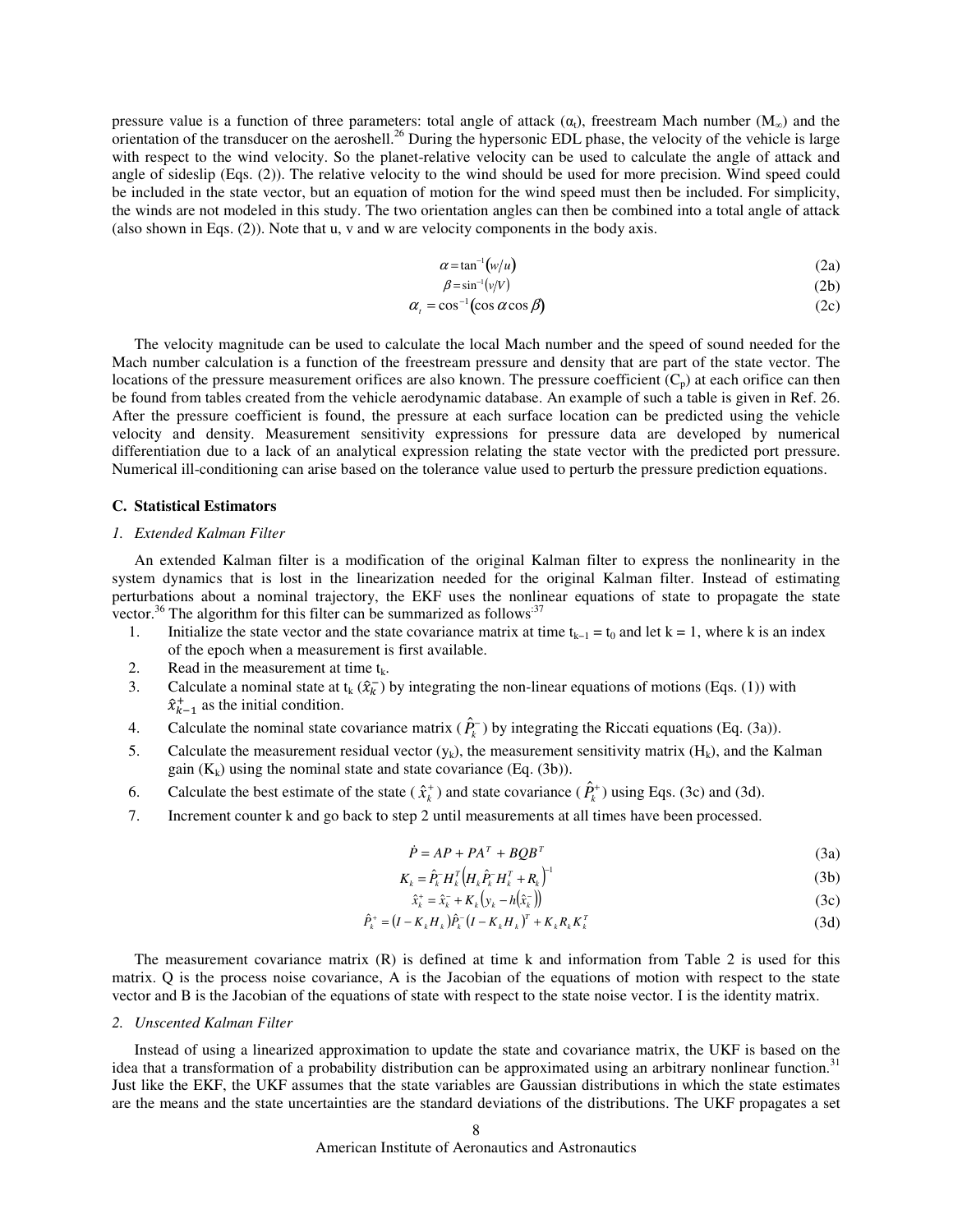of specially chosen state vectors called sigma points to characterize the transformation of the state probability distribution. The definition of the sigma points and how they are propagated in time are shown in Eqs.  $(4)$ ,  $31,38$  where n is the number of elements in the state space.  $\alpha$ , β and κ are user defined tuning constants used to modify the performance of the filter.  $\kappa$  is usually 0 or 3 – n,  $\beta = 2$  when x is Gaussian,  $\alpha \sim 1 \times 10^{-3}$  and  $\lambda \sim \alpha^2(n+\kappa)$ -n.  $^{31,39}$  W is the weights for the  $(2n+1)$  sigma points and g is the nonlinear transformation. Note that superscript "b" indicates the state and covariance before the transformation and the superscript "a" indicates values after the transformation.

$$
x^{(0)} = \overline{x} \tag{4a}
$$

$$
x^{(i)} = \overline{x} + \widetilde{x}^{(i)} \qquad i = 1, \dots n \tag{4b}
$$

$$
\widetilde{x}^{(i)} = \left(\sqrt{(n+\lambda)P}\right)_i^T \quad \widetilde{x}^{(n+i)} = -\left(\sqrt{(n+\lambda)P}\right)_i^T i = 1,...n
$$
\n(4c)

$$
W_{mean}^{(0)} = \frac{\lambda}{n + \lambda} \tag{4d}
$$

$$
W_{\text{covariance}}^{(0)} = W_{\text{mean}}^{(0)} + 1 - \alpha^2 + \beta \tag{4e}
$$

$$
W^{(i)} = \frac{1}{2(n+\lambda)} \quad i = 1,...n
$$
 (4f)

$$
x^{a(i)} = g(x^{b(i)})
$$
 (4g)

$$
\overline{x}^a = \sum_{i=0}^n W^{(i)} x^{a(i)} \tag{4h}
$$

$$
P^{a} = \sum_{i=0}^{2n} W^{(i)} \big( x^{a(i)} - \overline{x}^{a} \big) \big( x^{a(i)} - \overline{x}^{a} \big)^{T} + Q_{k-1}
$$
\n(4i)

A new set of sigma points need to be calculated from  $\hat{x}_k^-$  for the measurement equations. The predicted measurement for each sigma point  $(\hat{y}_k^{(i)})$  and the estimate of the mean value for the predicted measurement  $(\hat{y}_k)$  can be calculated using Eqs. (5). The covariance of the predicted measurement  $(P_y)$  and the cross covariance between the estimated state and measurement  $(P_{xy})$  are used for the Kalman gain and state update steps.<sup>31,38,39</sup>

$$
P_{y} = \sum_{i=0}^{2n} W^{(i)} (\hat{y}_{k}^{(i)} - \hat{y}_{k}) (\hat{y}_{k}^{(i)} - \hat{y}_{k})^{T} + R_{k}
$$
 (5a)

$$
P_{xy} = \sum_{i=0}^{2n} W^{(i)} \left( \hat{x}_k^{(i)} - \hat{x}_k \right) \left( \hat{y}_k^{(i)} - \hat{y}_k \right)^T + R_k \tag{5b}
$$

$$
K_k = P_{xy} P_y^{-1} \tag{5c}
$$

$$
\hat{x}_k^+ = \hat{x}_k^- + K_k \left( y_k - \hat{y}_k \right) \tag{5d}
$$

$$
\hat{P}_k^+ = \hat{P}_k^- - K_k P_y K_k^T \tag{5e}
$$

#### *3. Statistical Smoothing*

The reconstruction can start from the atmospheric entry (forward pass) or a projected landing location (backwards pass). The forward pass starts its estimate from an initial state and covariance that is found independent of the trajectory reconstruction process. The reconstruction is conducted in a chronological manner. The backwards pass has the advantage of starting at a smaller uncertainty value as it begins from the end of the forward estimate. The forward (f) and backward (b) pass estimates can be combined using the Fraser-Potter smoothing solution, $40$ which is shown in Eqs. 6. An advantage of combining both the forward and backward estimates is to find an optimal estimate of the trajectory. The forward pass estimate at time k uses the measurement data from entry to k, while the backward pass uses the measurement data from landing time to k. The combined smoothed estimate can use measurement data at all times to create the estimate at k.

$$
\hat{P}_k = \left[\hat{P}_{f,k}^{-1} + \hat{P}_{b,k}^{-1}\right]^{-1} \tag{6a}
$$

$$
\hat{x}_{k} = \hat{P}_{k} \Big[ \hat{P}_{f,k}^{-1} \hat{x}_{f,k} + \hat{P}_{b,k}^{-1} \hat{x}_{b,k} \Big]^{-1}
$$
\n(6b)

#### **D. Aerodynamic Reconstruction**

The aerodynamic coefficients of the vehicle can be constructed after trajectory and atmospheric states have been estimated. As seen in Eq. (7), aerodynamic force coefficients (in this case the axial force coefficient  $(C_A)$ ) can be reconstructed from the acceleration measurements  $(a_x)$  and the estimated freestream density and velocity values.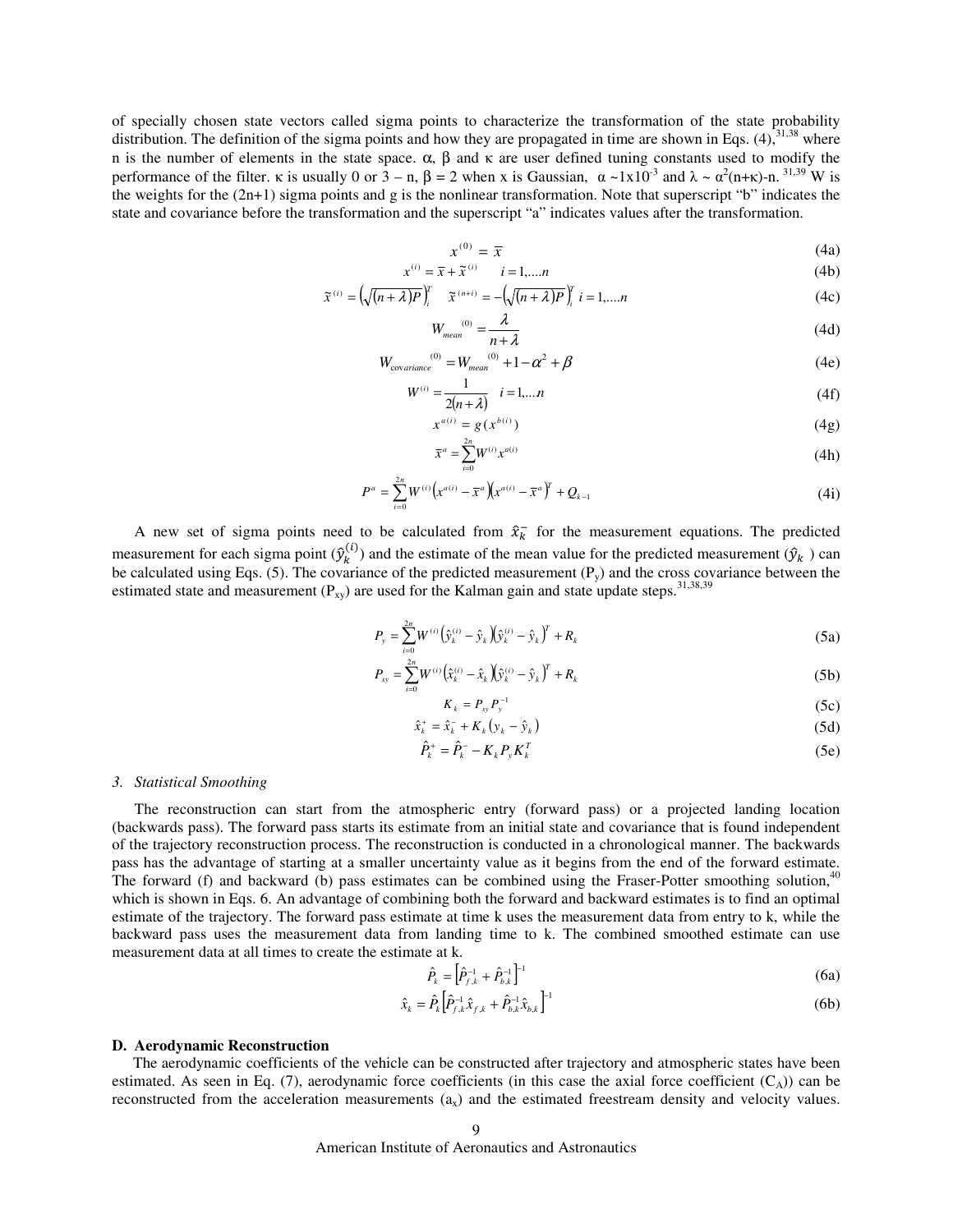With the estimation process complete, uncertainty values are known for the accelerations and the freestream properties. In this manner, the aerodynamic and atmospheric uncertainties can be separated. The uncertainty in the estimate of the aerodynamic force coefficients can be calculated by applying the chain rule to Eq. (7) and using the already calculated uncertainties of the estimator's state vector.

$$
C_A = \frac{ma_x}{0.5\rho_{\infty}V_{\infty}^2A} \tag{7}
$$

# **V. Nominal Dataset Reconstruction**

The reconstruction process for both datasets (nominal and dispersed) begins with the same initial conditions and initial covariance values. The initial uncertainties in the state variables are listed in Table 3 and are based on the initial conditions at entry interface from recent Mars missions. The initial state covariance matrix is calculated from these values assuming that there is no correlation between the state variables. The process noise covariance is calculated using the uncertainty information given in Table 4. Process noise improves the estimator's ability to reconstruct parameters from noisy data and model uncertainties in the process equations.<sup>35-38</sup> The process noise is high for freestream pressure and density as these two states are propagated using the dynamic equations based on the isothermal assumption of the hydrostatic equation and the perfect gas law. The process noise is high to demonstrate the relatively high uncertainty in the process equations so that the estimator is biased towards the more certain measurements from the accelerometer and MEDLI-like pressure transducers.

|                         | Table 3. Initial state uncertainties used for the |  |  |  |  |  |
|-------------------------|---------------------------------------------------|--|--|--|--|--|
| reconstruction process. |                                                   |  |  |  |  |  |

| Table 4. Process noise uncertainties used for the |  |
|---------------------------------------------------|--|
| reconstruction process.                           |  |

| $\pm 3\sigma$ uncertainty<br><b>State</b><br>$\pm 3\sigma$ uncertainty<br><b>State</b><br>(normal)<br>(normal)<br>Radius (planet-centric) <sup>24</sup><br>5100 m<br>Radius (planet-centric)<br>$0.003 \; \mathrm{m}$<br>Latitude (planet-centric) $^{24}$<br>Latitude (planet-centric)<br>$0.12$ deg.<br>$150 \mu$ deg.<br>Longitude <sup><math>24</math></sup><br>$150 \mu$ deg.<br>Longitude<br>$0.03$ deg.<br>Velocity (relative) $5$<br>Velocity (relative)<br>$0.003$ m/s<br>$0.3$ m/s<br>Flight path angle (relative) $24$<br>Flight path angle (relative)<br>$0.015$ deg.<br>$0.06$ deg.<br>Heading angle (relative) $^{24}$<br>Heading angle (relative)<br>$0.015$ deg.<br>$0.06$ deg.<br>Euler angles<br>$0.03$ deg./angle<br>Based on angular rate<br>Quaternion<br>(related to the quaternion)<br>measurement noise<br>$0.3*P_\infty$<br>$10^*P_{\infty,0}$<br>Freestream pressure<br>Freestream pressure |  |  |  |
|-----------------------------------------------------------------------------------------------------------------------------------------------------------------------------------------------------------------------------------------------------------------------------------------------------------------------------------------------------------------------------------------------------------------------------------------------------------------------------------------------------------------------------------------------------------------------------------------------------------------------------------------------------------------------------------------------------------------------------------------------------------------------------------------------------------------------------------------------------------------------------------------------------------------------|--|--|--|
|                                                                                                                                                                                                                                                                                                                                                                                                                                                                                                                                                                                                                                                                                                                                                                                                                                                                                                                       |  |  |  |
|                                                                                                                                                                                                                                                                                                                                                                                                                                                                                                                                                                                                                                                                                                                                                                                                                                                                                                                       |  |  |  |
|                                                                                                                                                                                                                                                                                                                                                                                                                                                                                                                                                                                                                                                                                                                                                                                                                                                                                                                       |  |  |  |
|                                                                                                                                                                                                                                                                                                                                                                                                                                                                                                                                                                                                                                                                                                                                                                                                                                                                                                                       |  |  |  |
|                                                                                                                                                                                                                                                                                                                                                                                                                                                                                                                                                                                                                                                                                                                                                                                                                                                                                                                       |  |  |  |
|                                                                                                                                                                                                                                                                                                                                                                                                                                                                                                                                                                                                                                                                                                                                                                                                                                                                                                                       |  |  |  |
|                                                                                                                                                                                                                                                                                                                                                                                                                                                                                                                                                                                                                                                                                                                                                                                                                                                                                                                       |  |  |  |
|                                                                                                                                                                                                                                                                                                                                                                                                                                                                                                                                                                                                                                                                                                                                                                                                                                                                                                                       |  |  |  |
|                                                                                                                                                                                                                                                                                                                                                                                                                                                                                                                                                                                                                                                                                                                                                                                                                                                                                                                       |  |  |  |
|                                                                                                                                                                                                                                                                                                                                                                                                                                                                                                                                                                                                                                                                                                                                                                                                                                                                                                                       |  |  |  |
| Freestream density<br>Freestream density<br>$0.3*_p\rho_\infty$<br>$10^* \rho_{\infty,0}$                                                                                                                                                                                                                                                                                                                                                                                                                                                                                                                                                                                                                                                                                                                                                                                                                             |  |  |  |

 The reconstruction results of the MEDLI-related parameters using the nominal simulated dataset are shown in Figure 6. The deviations of the reconstructed parameters are from the true values shown in Figure 2.





American Institute of Aeronautics and Astronautics 10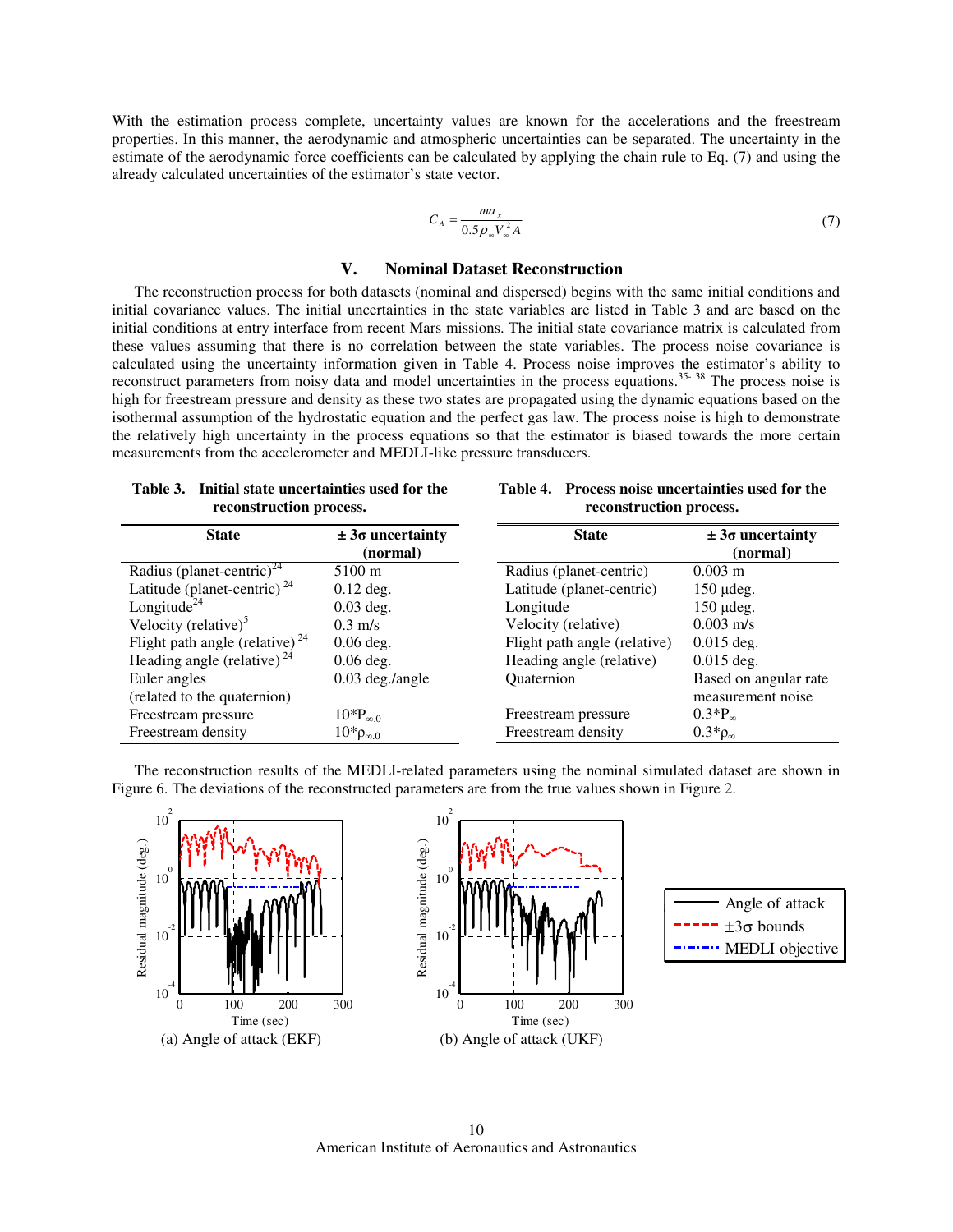

**Figure 6. Reconstructed MEDLI-related parameters' deviation from the truth using the nominal dataset.** 

For the most part, it appears that the trajectory and atmospheric parameters are reconstructed close to the MEDLI objectives, especially in the region where MEDLI data is available. The Mach number estimate does stray from the MEDLI objective bounds for both the EKF and UKF, but the UKF estimate's residual is lower than EKF estimate's residual during the time MEDLI data is available. Note that the MEDLI science goals are at  $\pm 0.1$ , while the science goals for the other parameters are less stringent (e.g. α reconstruction goal is ±0.5 deg.). The Mach number value is also dependent on the calculated speed of sound, which in turn relies on the estimated freestream pressure and density. These parameters are estimated using the MEDLI data that peak around the time period (Figure 3d) when the Mach number is outside the MEDLI objective bounds. The MEDLI data have a simulated noise that is a percentage of the nominal measurement and the data are noisiest in this region. This nonlinearity manifests itself in the reconstructed freestream atmospheric parameters and Mach number. Another source for the speed of sound profile, e.g. using MISP data to reconstruct the freestream temperature, may reduce this deviation. MISP data is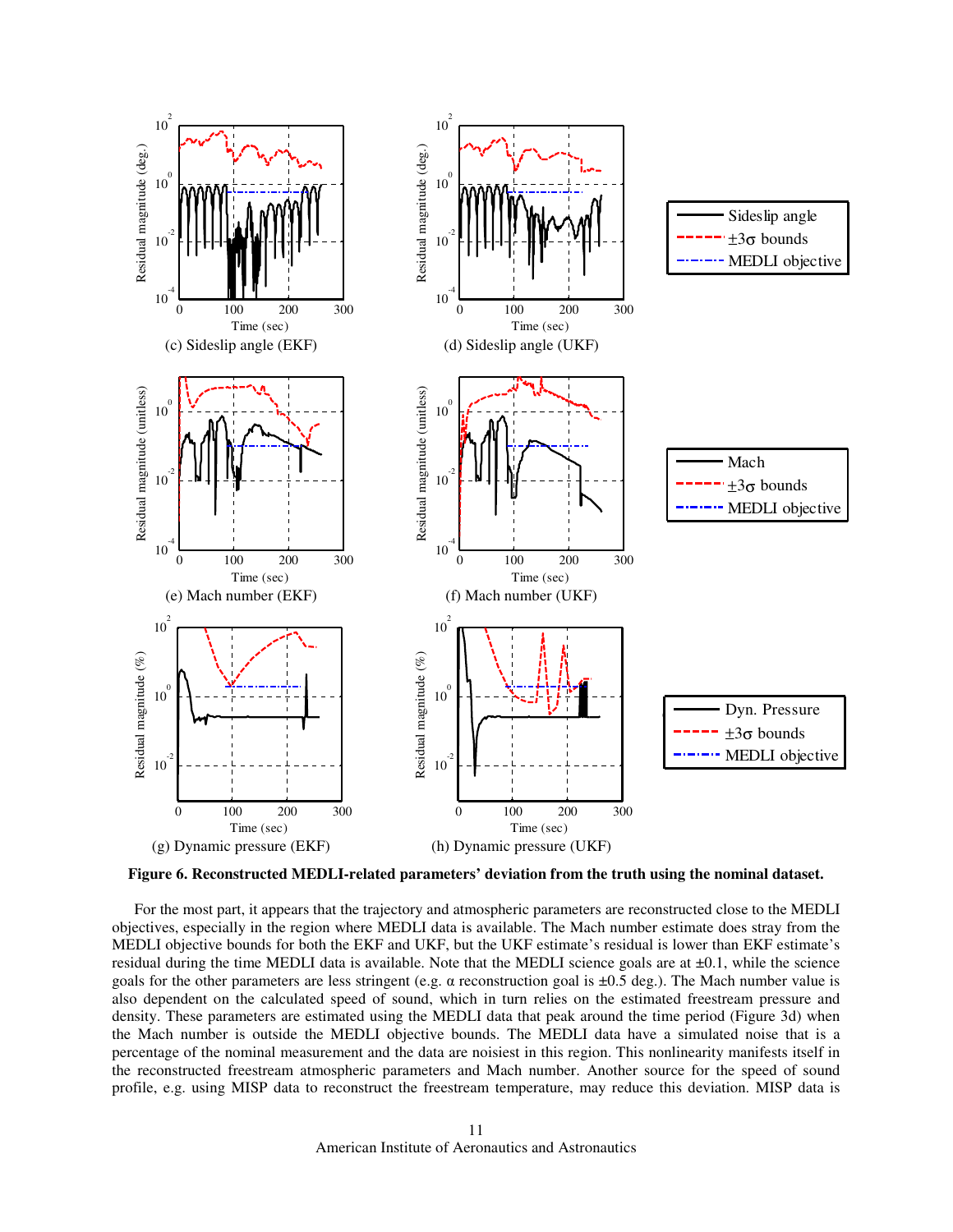currently not planned to be used for this purpose, but future work could involve doing a simultaneous trajectory, atmosphere, aerodynamic and aerothermodynamic reconstruction where MEADS and MISP data are both used.

The estimated uncertainties presented are the 99.7% ( $\pm 3\sigma$ ) confidence interval since the states are assumed to be Gaussian distributions and the residual between the estimated states and the truth fall within these confidence bands. In practice, Monte Carlo analysis performed for a given trajectory and the possible deviations in trajectories will be compared with the estimated uncertainties. However, for this study there is no Monte Carlo data available to compare with the estimated uncertainties. Such analysis is planned for future work.

 Additionally, since the states are assumed to be Gaussian distributions, the tails of the distributions theoretically stretch from positive infinity to negative infinity. Of course, in real life the actual states cannot be distributed in such a manner. The estimate states agree well with the truth, but surprisingly the estimated uncertainties for some of the states (like dynamic pressure) seem unrealistic and could simply be artifacts of a Gaussian estimator. More work needs to be done to refine the uncertainty estimates using tuning parameters.

 Due to a lack of true uncertainty values, it is hard to decide if UKF does a better job of estimating uncertainties than the EKF, as predicted in the literature. However, the estimate's residual magnitude for the UKF is definitely lower for some variables (such as Mach number) than EKF's estimate residual magnitude. Thus, the UKF demonstrates a better ability in state estimation than the EKF as the literature predicts.

 Trajectory parameters, such as planet-centric radius and planet-relative velocity are also reconstructed in the estimation process. The percent deviation from the truth for the trajectory parameters can be seen in Figure 7. Both the EKF and the UKF do a good job of estimating the radius (within 0.2%) and the velocity, although the UKF estimate's residual magnitude is lower than the EKF estimate's residual. Note that the radius and its uncertainty estimation improve significantly with the introduction of radar altimeter measurement around 220 seconds.



**Figure 7. Deviation of the reconstructed trajectory from the truth using the nominal simulated dataset.** 

 Figure 8 shows the reconstructed aerodynamic force coefficients for the time span that MEDLI data was simulated since the freestream pressure and density are directly observable for only this time period. The reconstructed axial force coefficient appears to be very close to the truth, as the coefficient's deviation for both the EKF and UKF estimate lies within ±0.025 for most of the time period of interest. However, the true normal force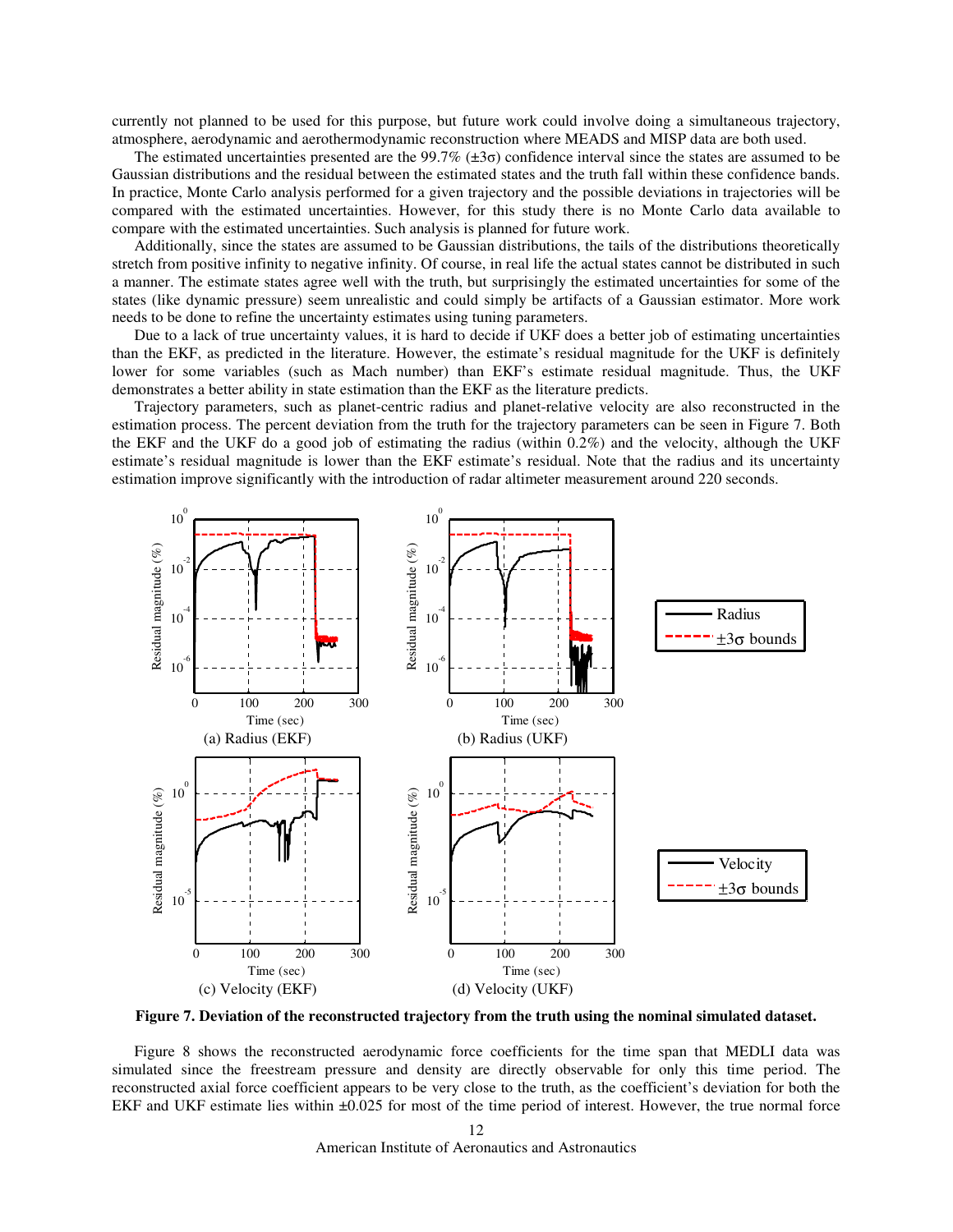coefficient  $(C_N)$  has a very small value (Figure 2g), which raises a numerical issue as both estimators do not estimate  $C_N$  to the same percentage accuracy as they estimate  $C_A$ . Although the residuals for  $C_A$  and  $C_N$  are of the same order of magnitude, the residual for  $C_N$  is only one order of magnitude lower than its nominal value. The estimates for  $C_A$ and  $C_N$  are pretty good (demonstrated by their low residuals), but the  $C_A$  estimate is better by percentage accuracy.



**Figure 8. Comparison of the estimated aerodynamic parameters from the truth using the nominal dataset.**

The  $\pm 3\sigma$  bounds show that the C<sub>A</sub> and C<sub>N</sub> estimate's uncertainty is approximately  $\pm 1$  and  $\pm 1x10^{-2}$ . For nominal  $C_A$  values of about 1, an error band of  $\pm 1$  may be pretty good, but for nominal  $C_N$  values that are of the order  $1x10^{-3}$ , an error band of  $\pm 1x10^{-2}$  is very large. This reinforces the need for further research with tuning parameters to improve upon the uncertainty estimation, especially for parameters with nominal values close to zero, such as  $C_N$ .



American Institute of Aeronautics and Astronautics

# **VI. Dispersed Dataset Reconstruction**

The estimate of the MEDLI-related parameters using the dispersed simulated dataset is shown in Figure 9.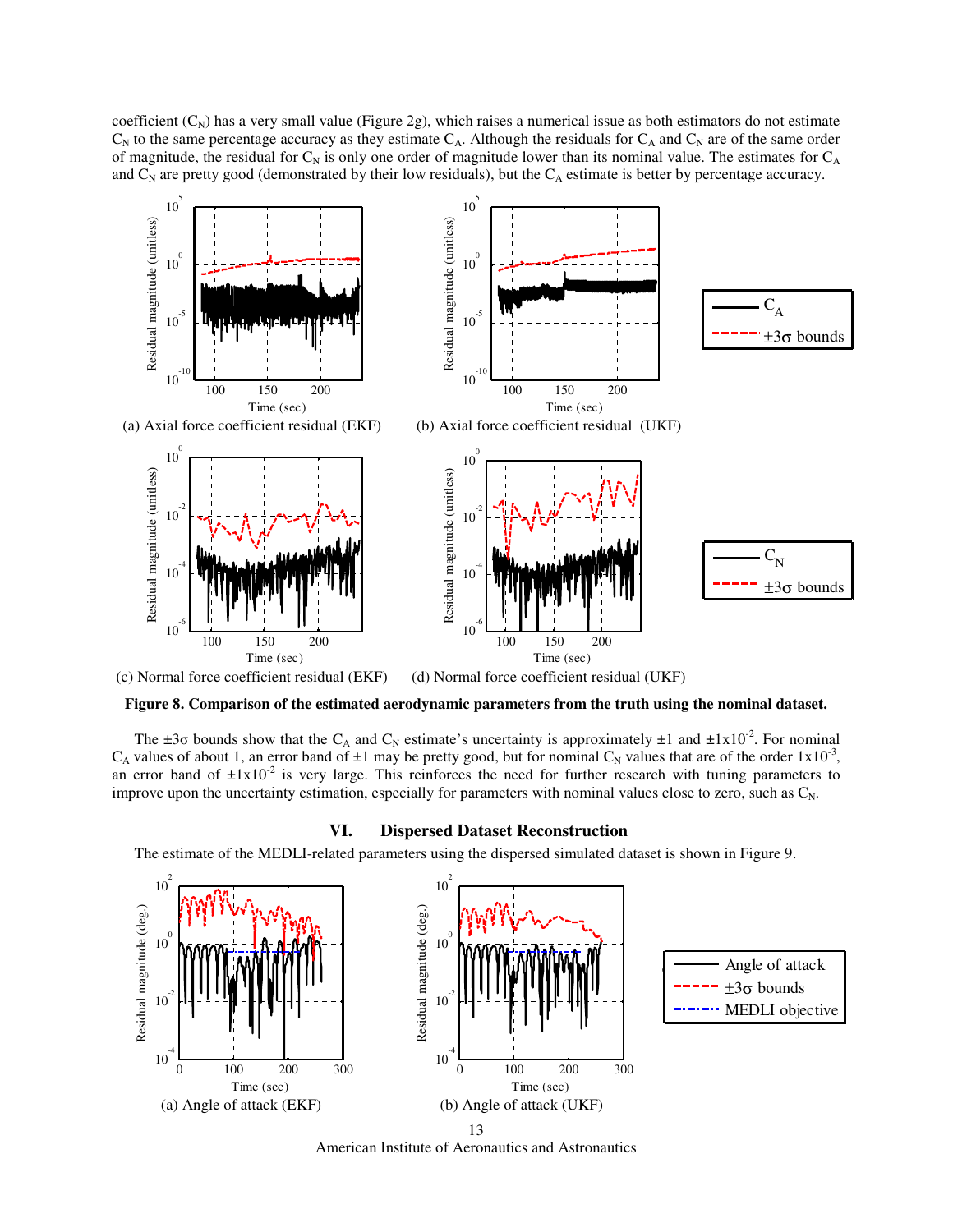

**Figure 9. Reconstructed MEDLI-related parameters' deviation from the truth using the dispersed dataset.** 

 Compared to the reconstructed parameters from the nominal dataset, the deviations of the estimates from the truth appear to be larger and noisier, which could be reflecting the perturbations in aerodynamics and atmosphere modeled in this trajectory. Once again, the estimated angle of attack, sideslip angle and dynamic pressure meet the MEDLI science objectives for the most part, while the estimated Mach number (Figure 9e-f) strays from the MEDLI objective. The rationale for this deviation is similar to what was previously stated. Note that in this case even the true Mach number profile shows significant variation in this region (Figure 2b). This highly non-linear behavior affects the estimation performance of this parameter. Moreover, the tuning parameters and process noise for the nominal and dispersed datasets were kept constant in this study for the ease of comparison. However, modifying the tuning parameters and process noise (e.g. increasing the process noise to reflect the perturbations in the trajectory) will most likely improve the estimation of parameters using the dispersed dataset.

 The percent deviation from the truth for the trajectory parameters can be seen in Figure 10. Once again, both the EKF and the UKF do a good job of estimating the radius and the velocity, although the UKF estimate's residual magnitude is lower than the EKF estimate's residual for radius.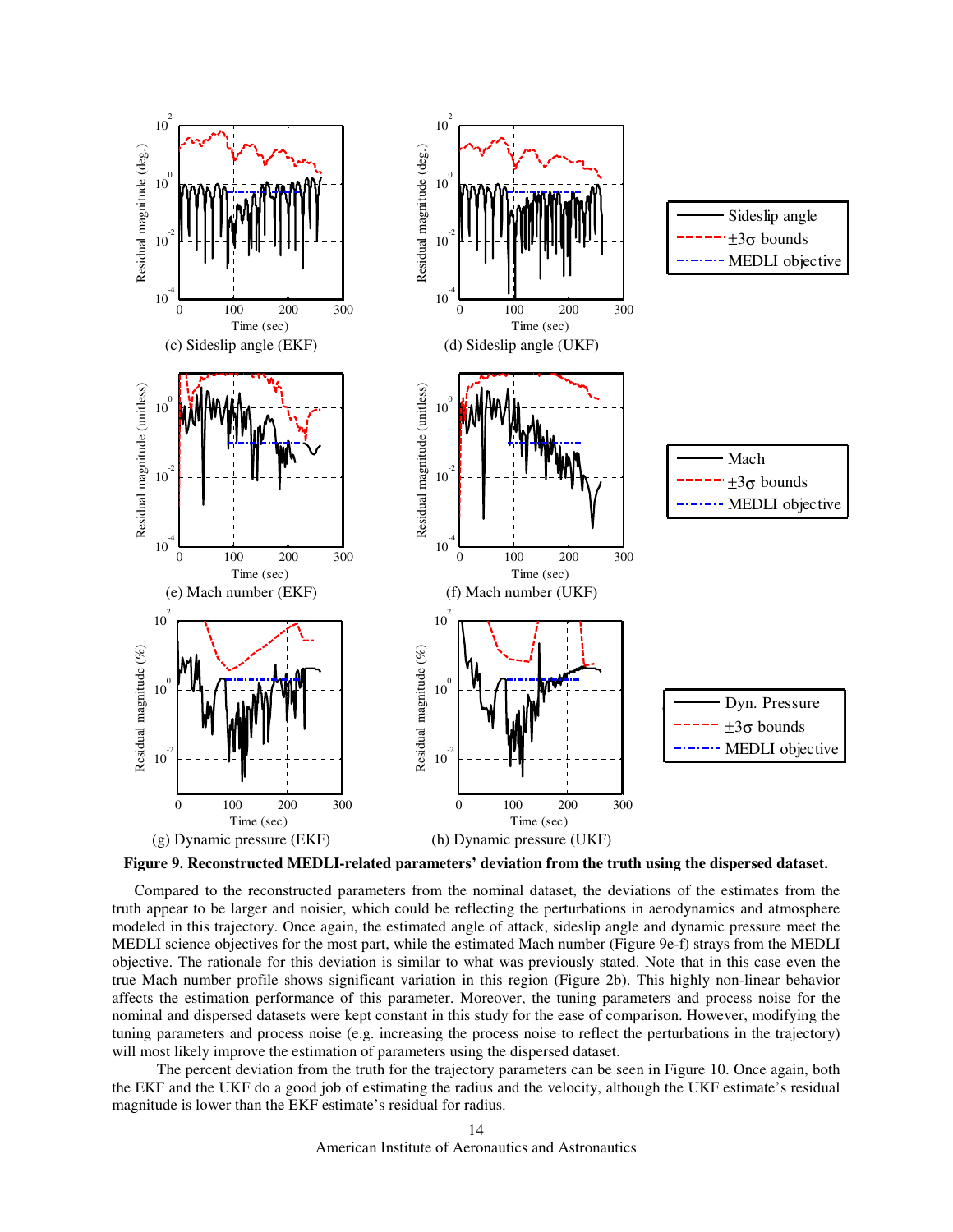

**Figure 10. Deviation of the reconstructed trajectory from the truth using the dispersed simulated dataset.** 

The reconstructed aerodynamic force coefficients for the dispersed dataset are shown in Figure 11. The small values for the normal coefficient again raise the same numerical issues earlier discussed.







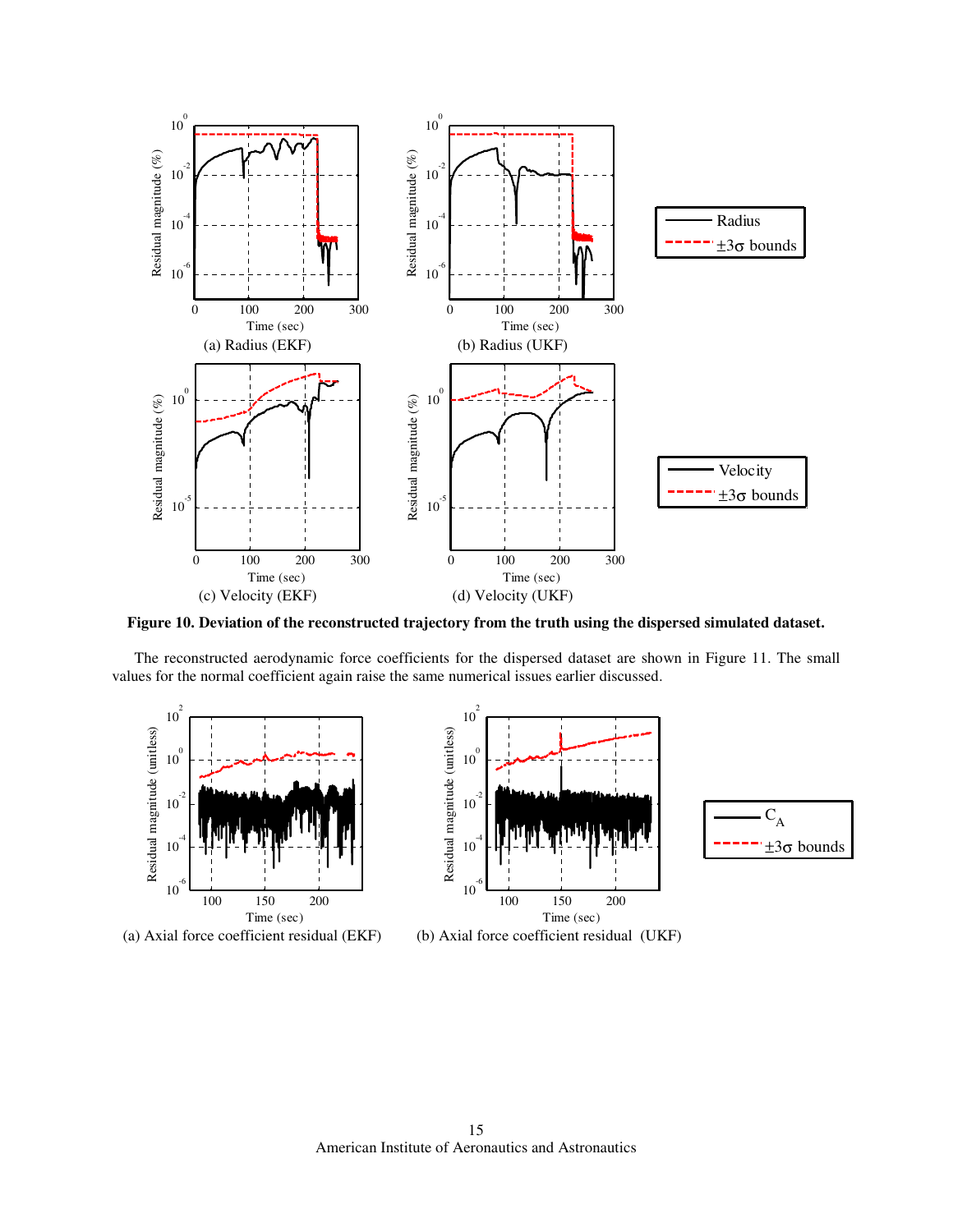

**Figure 11. Comparison of the estimated aerodynamic parameters from the truth using the dispersed dataset.** 

# **VII. Comparison between the Estimators**

It appears that the EKF and UKF have generally similar performance. However, there are some situations where the UKF outperforms the EKF. Looking at the reconstruction of the angle of attack and sideslip angle (Figure 6a-d and Figure 9a-d), one can see that the UKF reconstruction largely stays within the MEDLI science objective goals while the EKF has a large deviation near the end of the time period that the MEDLI dataset is available. This type of behavior is expected from the EKF as the errors due to linearization lead to divergence from the truth when the errors propagate over a long time period. The UKF is able to avoid such a situation by not making linearization assumptions.

Table 5 summarizes the root-mean-square deviation of the MEDLI-related parameters from the truth for the time period MEDLI data is available. Looking at the overall deviation, it is clear that the UKF has a smaller residual for all of the MEDLI-related parameters and would be the preferred type of statistical estimator based solely on this metric. However, the EKF residual is really not that far off from the UKF deviation (except for a few exceptions, such as Mach number deviation for the dispersed dataset). Of course, if the true uncertainties were known, then one could perform a similar comparison between the two estimators. However, in lieu of such information, it is hard to differentiate between the EKF and UKF.

| <b>State</b>             | <b>EKF Nominal</b> | <b>UKF Nominal</b> | <b>EKF Dispersed</b> | <b>UKF Dispersed</b> |  |
|--------------------------|--------------------|--------------------|----------------------|----------------------|--|
| Angle of attack (deg.)   | 0.192              | 0.145              | 0.570                | 0.334                |  |
| Sideslip angle (deg.)    | 0.211              | 0.140              | 0.506                | 0.242                |  |
| Mach number              | 0.190              | 0.073              | 1.379                | 0.393                |  |
| Dynamic pressure (Pa.)   | 38.51              | 16.27              | 43.56                | 25.73                |  |
| Axial force coefficient  | 0.017              | 0.006              | 0.022                | 0.018                |  |
| Normal force coefficient | 0.0015             | 0.0014             | 0.003                | 0.001                |  |

**Table 5. Root-mean-square deviation of the estimation from the truth when MEDLI data is available.** 

If the truth information for the states were not known, it seems that either method is acceptable for reconstruction. EKF will be expected to have divergence issues if the reconstruction is conducted over a long time period. UKF is computationally more time consuming since 2n+1 sigma points have to be propagated in time instead of just the propagation of the state vector in the EKF. However, if the truth is unknown, perhaps the best approach would be to use both estimators and then compare results. Both estimators had good performance in estimating trajectory, atmosphere and aerodynamics from the simulated MEDLI dataset and the same type of performance would be expected from the estimators for an unknown dataset.

#### **VIII. Future Work**

As mentioned earlier, both EKF and UKF provide a best estimate of the state and the uncertainty of the parameters of interest. Future work would involve doing a comparison between the estimated uncertainties with truth uncertainties generated by Monte Carlo analysis. Literature suggests the UKF should be better at the uncertainty quantification than the EKF. Thus, this comparison may help decide what type of estimator should be used with MEDLI-like data when the truth is unknown. Moreover, work is also needed to correlate the values of the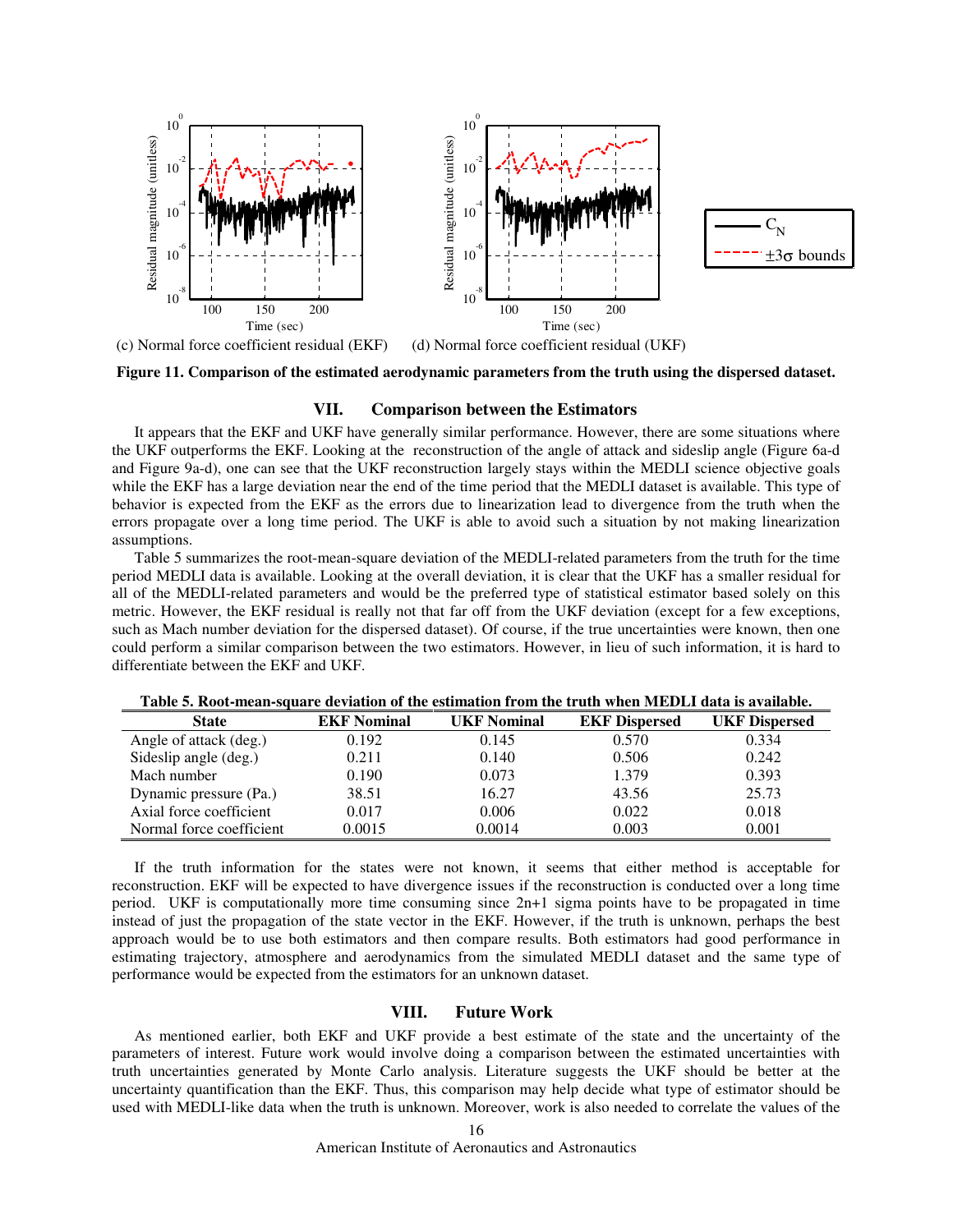process noise parameters and the estimation capability of the EKF and UKF. Guidelines could be developed to decide what process noise and tuning parameters to use when processing real-life data. Finally, a sensitivity study could be performed to gauge what type of data (IMU, MEDLI or radar altimeter) is important in the reconstruction of trajectory, atmospheric and aerodynamic parameters.

#### **IX. Conclusions**

Measurements from the MEDLI suite will provide valuable data that can be used in EDL parameter reconstruction. With the MEADS data and a statistically-based reconstruction methodology shown here, one can simultaneously reconstruct a vehicle's trajectory, atmospheric parameters and aerodynamic coefficients. Due to the statistical nature of the estimator, this process also produces information about the uncertainty in the estimated parameters. Sample reconstruction results from two statistical estimators, EKF and UKF, were shown for two simulated Mars entry datasets. Generally, the two estimators reconstructed the data within the goals of the MEDLI science objectives. The largest errors were observed for estimation of the Mach number and normal force coefficient. The methodology demonstrated here can be applied to the MSL dataset that will become available in the latter part of 2012.

## **Acknowledgments**

The Space Systems Design Laboratory at the Georgia Institute of Technology developed the tools used to generate the results in this paper. A NASA Research Announcement (NRA) award (No. NNX08AI18A) has supported some of the tool development effort. The authors would also like to thank Chris Karlgaard of Analytical Mechanics Associates and Mark Schoenenberger of NASA Langley Research Center for their advice regarding the simulation of the MEDLI-like data and the estimation of EDL parameters from this data.

#### **References**

1 Ingolby, R., Michel, F., Flaherty, Doty, T., M.G., Preston, B., Villyard, K., and Steele, R., "Entry Data Analysis for Viking Landers 1 and 2," NASA CR-159388, 1976.

2 Spencer, D., Blanchard, R., Braun, R., Kallemeyn, P., and Thurman, S., "Mars Pathfinder Entry, Descent, and Landing Reconstruction," *Journal of Spacecraft and Rockets*, Vol. 36, No. 3, 1999, pp. 357–366.

<sup>3</sup> Blanchard, R., "Entry Descent and Landing Trajectory and Atmosphere Reconstruction for the Mars Exploration Rovers Missions A and B," Tech. rep., White paper performed under NASA-JPL subcontract CCNS20568F, The George Washington University, 2008.

Desai, P.N., Prince, J.L., Queen, E.M., Schoenenberger M., Cruz, J.R., and Grover, M.R., "Entry, Descent, and Landing Performance of the Mars Phoenix Lander," *Journal of Spacecraft and Rockets*, Vol. 48, No. 5, 2011, pp. 798-808.

<sup>5</sup> Blanchard, R.C., and Desai, P.N., "Mars Phoenix Entry, Descent, and Landing Trajectory and Atmosphere Reconstruction," *Journal of Spacecraft and Rockets,* Vol. 48, No. 5, 2011, pp. 809-821.

<sup>6</sup> Withers, P., Towner, M., Hathi, B., and Zarneckbi, J., "Analysis of entry accelerometer data: A case study of Mars Path," *Planetary and Space Science*, Vol. 51, 2003, pp. 541–561.

7 Streipe, S., Way, D., Dwyer, A., and Balaram, J., "Mars Science Laboratory Simulations for Entry, Descent, and Landing," *Journal of Spacecraft and Rockets*, Vol. 43, No. 2, 2006, pp. 311–323.

<sup>8</sup> Edquist, K. T., Desai, P. N., and Schoenenberger, M., "Aerodynamics for the Mars Phoenix Entry Capsule," *AIAA/AAS Astrodynamics Specialist Conference and Exhibit*, AIAA 2008-7219, Honolulu, HI , 2008.

<sup>9</sup> Edquist, K. T., "Computations of Viking Lander Capsule Hypersonic Aerodynamics with Comparisons to Ground and Flight Data," *AIAA Atmospheric Flight Mechanics Conference and Exhibit,* AIAA 2006-6137, Keystone, CO, 2006.

<sup>10</sup> Desai, P. N. and Knocke, P. C., "Mars Exploration Rovers Entry, Descent, and Landing Trajectory Analysis," *AIAA/AAS Astrodynamics Specialist Conference and Exhibit*, AIAA 2004-5092, Providence, RI , 2004.

<sup>11</sup> Regan, F. J. and Anandakrishnan, S. M., *Dynamics of Atmospheric Re-Entry*, American Institute of Aeronautics and Astronautics, Inc., Reston, VA, 1993.

<sup>12</sup> Euler, E., Adams, G., and Hopper, F., "Design and Reconstruction of the Viking Lander Descent Trajectories," *Journal of Guidance and Control*, Vol. 1, No. 5, 1978, pp. 372–378.

<sup>13</sup> Schofield, J. T., Barnes, J. R., Crisp, D., Haberle, R. M., Larsen, S., Magalhaes, J. A., Murphy, J. R., and A. Seiff, G. W., "The Mars Pathfinder Atmospheric Structure Investigation/Meteorology (ASI/MET) Experiment," *Science*, Vol. 278, No. 5344, 1997, pp. 1752–1758.

<sup>14</sup> Milos, F. S., Chen, Y., Congdon, W. M., and Thornton, J. M., "Mars Pathfinder Entry Temperature Data, Aerothermal Heating, and Heatshield Material Response," *Journal of Spacecraft and Rockets*, Vol. 36, No. 3, 1999, pp. 380–391.

<sup>15</sup> Withers, P. and Smith, M. D., "Atmospheric entry profiles from the Mars Exploration Rovers Spirit and Opportunity," *Icarus*, Vol. 185, 2006, pp. 133–142.

<sup>16</sup> Gazarik, M., Wright, M., Little, A., Cheatwood, F., Herath, J., Munk, M., Novak, J., and Martinez, E., "Overview of the MEDLI Project," *IEEE Aerospace Conference*, IEEEAC 1510, Big Sky, MT, 2008.